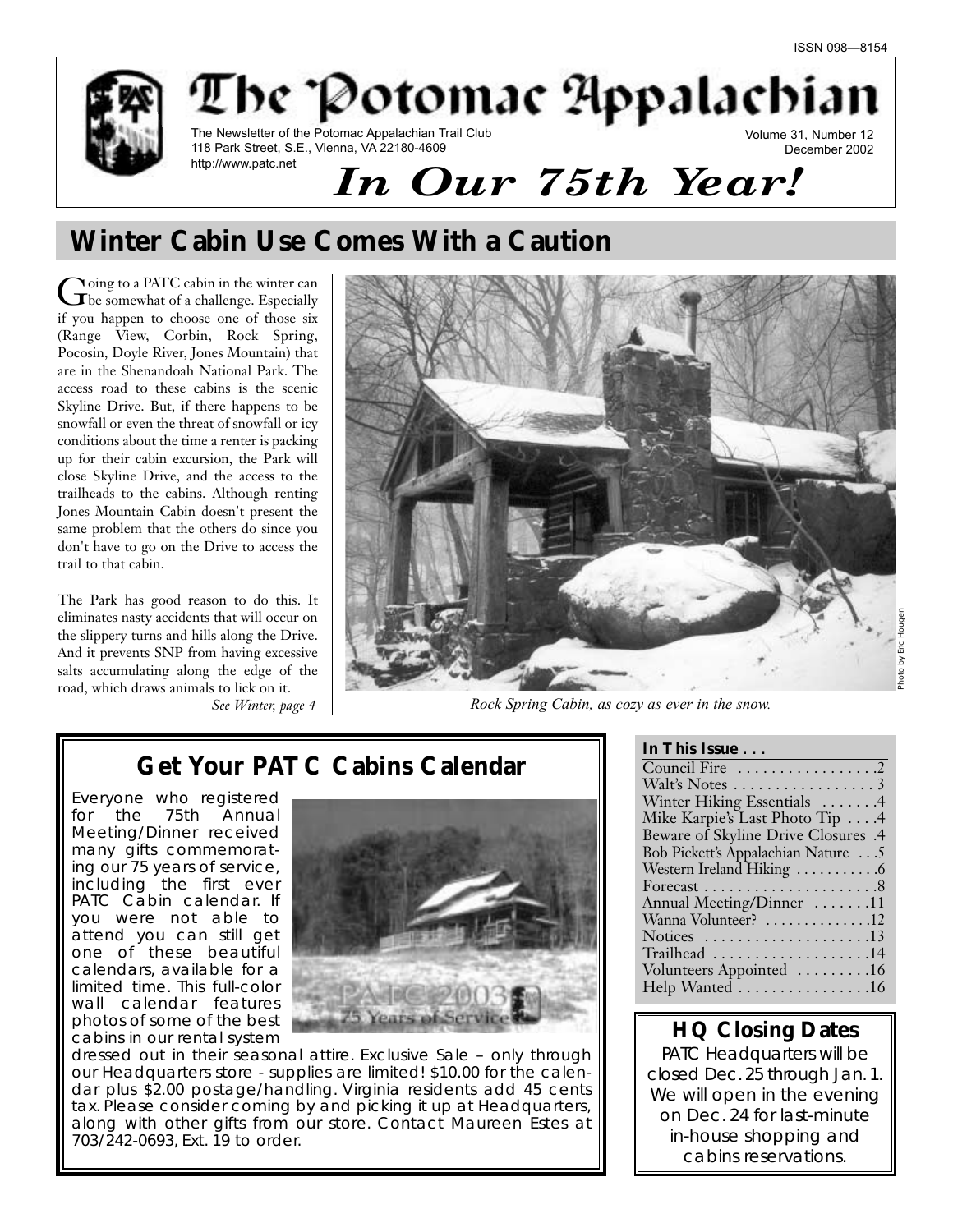#### **Council Members, Chairs and** *PA* **Staff**

#### **Officers**

**President:** Walt Smith, 703/242-0693 Ext. 40, wsmith@visuallink.com **VP Operations:** Hop Long **VP Volunteerism:** Mickey McDermott **Supervisor of Trails:** Kerry Snow **Supervisor of Corridor Management:** Tom Lupp **General Secretary (Facilities):** Jon Rindt **General Counsel:** Charles Sloan **Membership Secretary:** Liles Creighton **Treasurer:** Gerhard Salinger **Recording Secretary:** George Meek

#### **Sections/Chapters**

**Mountaineering Section:** Mack Muir **SMRG:** Peter Pennington **Ski Touring Section:** Steve Brickel **North Chapter:** Pete Brown **N. Shenandoah Valley Chapter:** Gerry Boyd **S. Shenandoah Valley Chapter:** John Held **Charlottesville Chapter:** John Shannon **West Virginia Chapter:** Judy Smoot

## **Standing Committee Chairs**

**(Council Members) Blackburn Trail Center:** Chris Brunton **Budget:** David White **Cabins Operations:** Mel Merritt **Cabin Construction:** Charlie Graf **Conservation:** Mary Margaret Sloan **Grants & Donations:** Susan Nelson **Endowment:** Don Price **Finance:** Gerhard Salinger **Hikes:** Karen Brown & Lee Sheaffer **Internet Services:** Stephen Raia **Land Management:** Tom Johnson, johnts3@juno.com **Legal:** Charles Sloan **Maps:** Dave Pierce **Maryland Appalachian Trail Management Committee:** Charlie Graf *Potomac Appalachian:* Linda Shannon-Beaver **Public Affairs:** Larry Rockwell **Publications:** Aaron Watkins **Sales:** Paul Dery **Shelters:** Frank Turk

**Trail Lands Acquisition:** Phil Paschall **Trail Patrol:** Kumait Jawdat **Tuscarora Trail Land Management:** Lloyd MacAskill

**Special Committees/Ongoing Activities Archives & Library:** Carol Niedzialek **Cabin Reservations:** Shakuntala Ghare **Communications Team:** Mike Sutherland **Deputy Finance Committee Chair: J**ohn Ferguson **Deputy Supervisor of Trails:** Hop Long **Headquarters Facility:** Orron Kee **Information/Sales Desks:** Annetta DePompa **Medical:** Vacant **Shelters, Cabins, & Cabins Land Fund:** Jon Rindt **SNP Boundary Trailheads Study Group:** Mark Holland **Tuscarora Trail Shenandoah Valley Project:** Phoebe Kilby & Larry Bradford

#### *Potomac Appalachian*

**Chief Editor:** Linda Shannon-Beaver PA@patc.net **Features Editor:** Joanne Erickson **Forecast Editor:** Joan Hollen PA-Forecast@patc.net

# **Council Fire**

 $\rm A$ t the PATC Council's regular monthly<br>meeting on Oct. 8, it approved a \$2,000 donation to the Appalachian Trail Conference to help defray costs toward preserving the wilderness environment of the AT adjoining the Carlton Penn property – a 240-acre tract that adjoins the AT corridor for 1.9 miles.

At the same meeting, Mark Nelson, an REI manager , presented PATC a \$2,000 Conservation Grant from the REI Corp. for forest management. Mr. Nelson complimented PATC on its trails maintenance work, and thanked PATC for the use of tools to help build a Greenway Trails System of over 100 miles in Montgomery County.

The monthly budget report for September indicated that expenditures exceeded income by about \$11,000, which is the amount spent on insurance. The year-to-date income still exceeded expenditures by about \$100,000. A preliminary budget for 2003 was to be available by the end of October.

### **Volunteers**

Names and addresses of 52 PATC members were sent to ATC for the award for volunteering over 4,000 hours. The Club also sent 138 names to ATPO for awards for fewer hours. The Council voted to confer Honorary Life Memberships on Pete Gatje, John McCrea, Jon Rindt, and Walter Smith at the Annual Meeting. On that occasion, 50-year-plus members were to be honored at a special table.

### **Operations**

Hop Long was nominated to be Vice President Operations for next year. As the position was vacant, the Executive Committee voted that he should assume the position immediately.

Vandalism was reported at Big Flats, Pa., where someone drove off the road and over some of the new trees and down the trail. Some additional fencing will be put along the road. ATC and others are investigating. In Virginia, a split-rail fence will be installed by Turners Gap, where people are driving across AT lands to Dahlgren Chapel.

### **Cabins**

The driveway to Cliff's House has been resurfaced with stone, and maintenance has been done at Weaver Cabin and Meadows Cabin. Regional Overseers were to meet Nov. 9 at Glass House.

### **Trail Patrol**

Training was held or planned for new Trail Patrol members, Leave No Trace, hike leaders, and backpacking, all of which has brought in new members. In an incident on Old Rag Mountain, two members assisted a hiker who had fallen some distance and was in danger of bleeding to death. The Shenandoah National Park report was very laudatory of the Trail Patrol's work.

*See Council Fire, page 3*

#### HEADQUARTERS HOW TO CONTACT US FOR CABIN RESERVATIONS, MEMBERSHIP INFORMATION, AND SALES

Address: 118 Park Street, S.E., Vienna, VA 22180 Hours: Monday through Thursday, 7 p.m. to 9 p.m. and Thursday and Friday 12 noon to 2 p.m.<br>Phone #: 703/242-0315 24-hr. 24-hr. Activities Tape #: 703/242-0965 To receive an information packet: Extension 10 To leave a message for the Club President Walt Smith: Extension 40<br>Club e-mail: info@patc.net Facsimile #: 703/242-0968 Club e-mail: info@patc.net World Wide Web URL: http://www.patc.net

#### STAFF

DURING REGULAR BUSINESS HOURS Director of Administration: Wilson Riley (Ext. 11) e-mail: Wriley@patc.net Trails Management Coordinator: Heidi Forrest (Ext. 12) e-mail: hforrest@patc.net Business Manager: Monica Clark (Ext. 15) e-mail: mclark@patc.net Membership/Cabin Coordinator: Pat Fankhauser (Ext. 17) e-mail: pfankhauser@patc.net Sales Coordinator: Maureen Estes (Ext. 19) e-mail: mestes@patc.net

Bus/Metro Directions to Headquarters: When taking Metro Orange line, get off at Dunn Loring station (not Vienna, the last stop). Outside the station, find the stop for Metrobus 2T westbound in the direction of Tyson's Corner.When the bus starts down Maple Avenue in Vienna, exit at the library just past Center St. Walk half a block in the same direction the bus travels, and turn right at Park St. PATC will be on the left only a few yards down from the corner. The fare is \$1.10, but you can ride for \$.25 if you remember to get a transfer ticket at your originating station.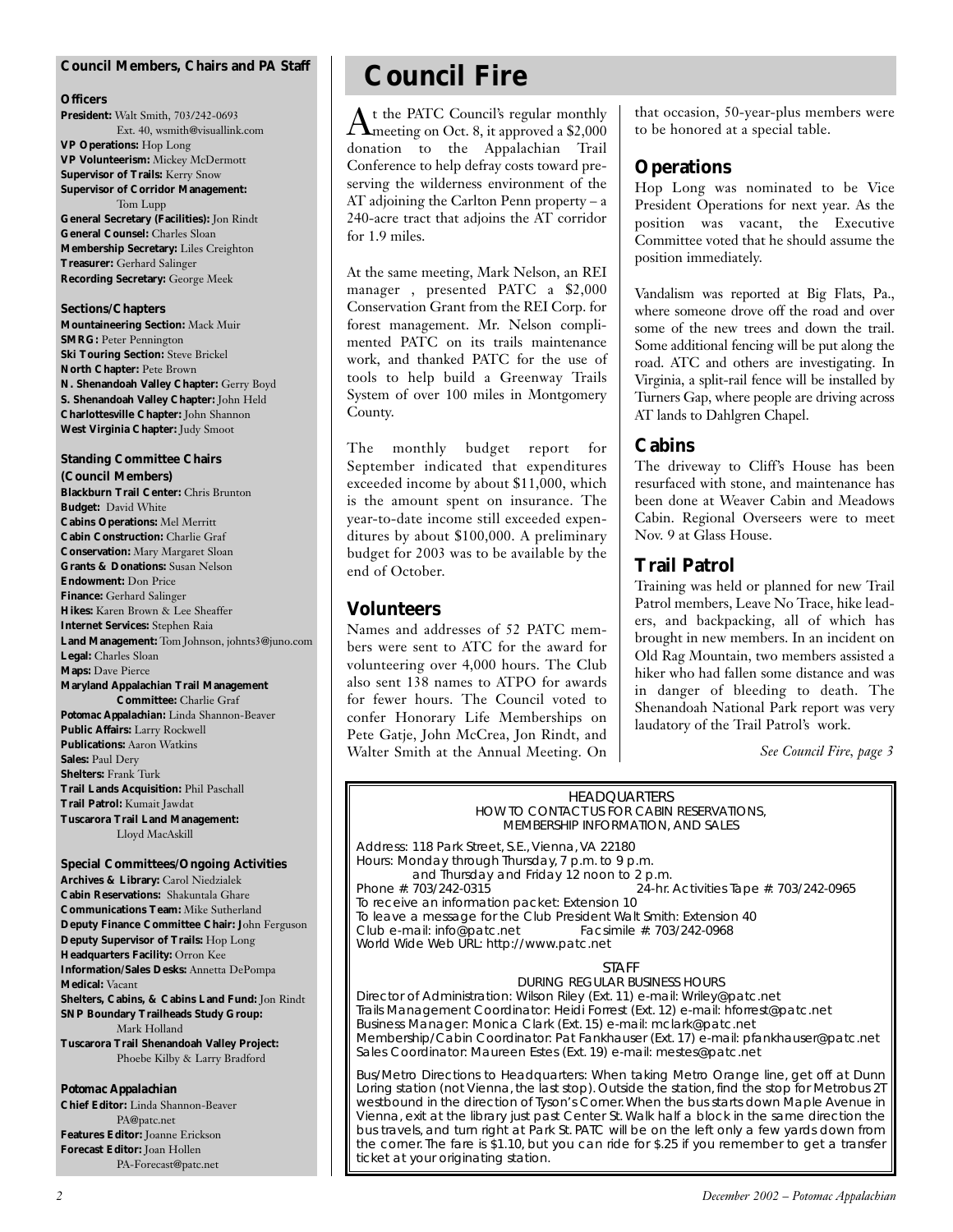# **Walt's Notes**

# **Looking Ahead – Bold Volunteerism**

The last topic concerning the 2027 Vision that I shall mention is membership (previous notes discussed hiking trails, trail land preservation, construction and maintenance of trail-related facilities, and education and outreach). What kind of membership will we be in the future?

A portion of the Council vision concerning membership reads: "thanks to our volunteers … we will maintain our reputation for expertise in cabin construction, trail development and maintenance, mapping, outdoors education and goodwill with our government partners." In other words, we will continue to be "an organization driven by its volunteers" that will remain unique, an example for others to emulate. It will be a club where personal contact is encouraged and expanded in order to promote participation. "More chapters of the Club may be formed; they will promote camaraderie among our members in areas far from Headquarters." The Club will continue to reach out to other community groups for assistance and education as well as advocacy on trail environmental and conservation issues.

### **Being Bold and Innovative**

What will be required of the membership in order to achieve the vision in a geographic area experiencing continuing change, residential and commercial growth, and social and environmental concerns that threaten the well-being of trails and the natural setting? The membership, in my view, must be innovative and bold but also have fun. We must be innovative and bold with our concepts, organizational design, and program development if we are to continue to lead activities successfully through volunteers. Such a path toward achievement sparks interest, enthusiasm, pride, growth, and enjoyment. An example: thinking of the statement above, "more chapters of the Club may be formed" brings to mind a question. What is the definition of a chapter and how does it contribute toward achieving our objectives? If we were to create a rather loose definition of "chapter," could a trail crew with a fairly steady membership that always works in a specific geographic area, but whose members mainly commute, become a "chapter" for that area? Could they make contact with a local college or school to adopt for trail maintenance and preservation education (note my mention in the annual report on the use of students from Key School in Annapolis or the Model Secondary School for the Deaf)? Could a member of that trail crew, who happens to live in the area, serve as a PATC Community Coordinator (note Walt's Notes for November) for that neighborhood, fostering contact and trail interest with the local population?

Not that a trail crew wants to be called a 'chapter' necessarily but some may be ready to expand their thinking and operation in order to better tie their work to the community that uses the trails. Let us not be overly constricted by the traditional use of words and concepts, such as "chapter."

Now, I do not mean to imply that the past is to be ignored, that only something new is appropriate in this changing environment. Actually, there is value in reexamining the past to see if we have ignored an idea that should now be considered for implementation. For example, in 1921 Benton MacKaye proposed that the main Appalachian Trail have lengthy branch trails, some leading hundreds of miles into Tennessee, Alabama, western Pennsylvania, upstate New York, and into Canada. We tend to forget about his original map but, with a substantial increase in population projected for the Eastern Seaboard, there is a need to plan now for more future connecting, branch trails. Why do we tend to focus organizationally on the AT as being just one trail, without branches? Why can't we think organizationally as the Appalachian Trails Conference and the Potomac Appalachian Trails Club as we expand our thinking and envisage future trail geography? The Tuscarora Trail is just the beginning. Let us be bold and innovative, even with an old idea.

## **With Gratitude**

I am very grateful for the experiences I have had as President; experiences that have taught me so much about the trails community, the Appalachian region, nature, people, and myself. Thank you for these last four years. I especially acknowledge the assistance of our very able staff, members of the Council, and the Futures Group that labored for more than three years to develop appropriate recommendations for the Council and membership. I look forward to working with the new Council as Past President.

Time moves on, and so does the column, Walt's Notes. Walt's Notes was transferred to this publication four years ago from the *Northern Shenandoah Valley Chapter Newsletter*. The column shall now be moved to the *Tuscarora Trail Central District Newsletter*, as I become the District Manager.

May you have a joyful and blessed holiday season.

See you on the trail,

### *Council Fire, from page 2*

### **Chapters**

The Southern Shenandoah Chapter reported it meets twice per month, mostly for hikes, and is interested in issues of air pollution from power-generating plants. The West Virginia Chapter's October meeting was a slide show. North Chapter used a grip-hoist and rock-placement workshop to repair a washed-out section of trail.

## **Membership**

The October membership report indicated that PATC had 7,035 members, with 114 new members recorded in the database since the last report. None of the drops were long-term members. PATC received about 164 responses to cards asking why members were dropping. About 120 of these renewed.

The October Council meeting was attended by seven Club officers, eight standing committee chairs, three chapter representatives, one section representative, four other Club members, and two staff members. ❏

*—George Meek, Recording Secretary*



*In Remembrance of a great trail maintainer and friend. Topher Bill left us one year ago this month.*

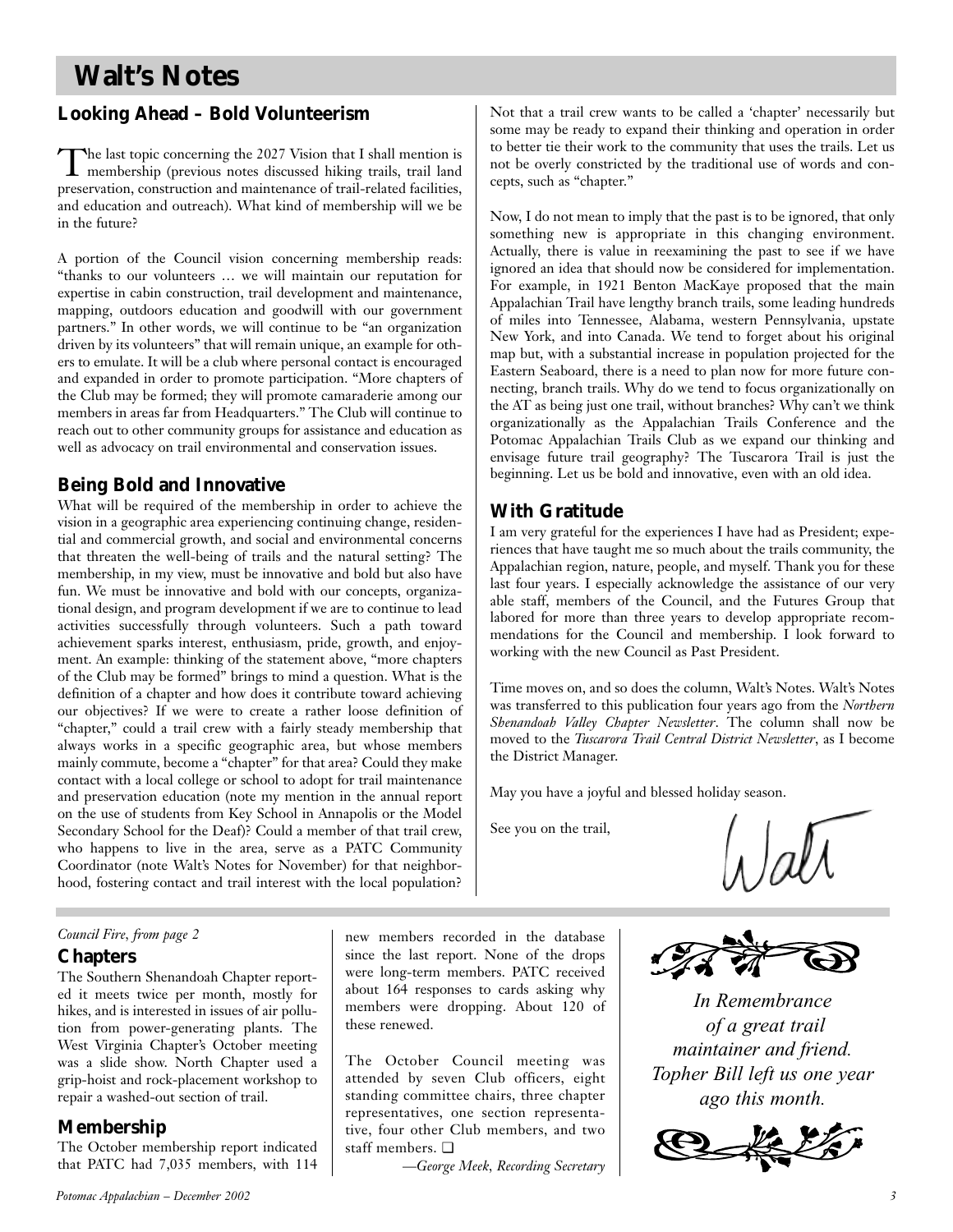# **Winter Hiking Essentials**

As winter approaches we need to consid-er changes in our outdoor plans in order to be comfortable and safe. Many of the PATC-maintained trails are accessible year-round – and may even be more visually stunning with the loss of leaf cover. Also, many trails that are crowded at other times of the year are more tranquil with the onset of the chilly season.

Being prepared is not a luxury – it can be the difference between life or death when it comes to the cold. This environment can be extremely dangerous, with winter storms developing quite quickly. It takes proper planning, experience, and the right equipment to travel safely, and if you aren't aware of the hazards you can be at great risk.

The amount of information you need to hike safely in the winter could easily fill a book. But, it's important to learn the basics of winter outdoor skills before your trip. Many

*See Winter Hike, page 15*

### *Winter, from page 1*

The Park also saves money by not having to plow or sand the road. So it's advisable to call to see what the road conditions are before heading down. You can do this by calling the Shenandoah National Park Information Line at 540/999-3500, and option 4 will get you to the Weather and Road Condition information that is updated daily.

But, if you're like Eric Hougen who this past winter stayed and gave us the great photo of Rock Spring Cabin (on page 1), you can get in before the rangers place the gate and enjoy a beautiful winter weekend. Every direction sheet that comes with the cabin key has optional hike-in directions for those who get snowed out. The hikes range from 1.5 miles to 6 miles, but the long walk is worth the effort on most occasions. However, it would not be advisable to try it under extensive snow cover as the trails will get obscured.

Renters are advised that if they choose not to hike in after being closed out of Skyline Drive, they can return the cabin key and only pay the \$2.00 processing fee. Otherwise, they can try to get to the cabin from outside the Park and pay the rental fee as usual. ❏

> *—Pat Fankhauser Cabin Coordinator*

# **Michael Karpie's Final Photo Tip: The Art of Seeing, Part II**



 $\mathrm{W}^{\mathrm{e}}$  go to the mountains to let go ... to release our worries of the future and regrets from the past. We look forward to a feeling of just "being" that is, perhaps, mixed with a mild sense of adventure. Without the clutter of our daily lives to impair our vision we see more clearly and tend to notice more.

The next time you are walking in the woods stop for a moment. Breathe deeply several times and focus your attention on the moment. Let go of past and future and bring yourself completely into the present. Notice the stillness around you ... or the slight murmur of the breeze in the treetops ... the raven in the distance ... the smell of damp earth. Raise your camera to your eye and capture the essence of this moment ... this is what outdoor photography is all about.

I have finally exhausted my well of ideas, so it is time to conclude this series on Outdoor Photo Tips. I hope each of you has enjoyed reading this column as much as I have enjoyed writing it. Thank you for all of your comments and kind words.

Warmest regards,

*—Michael*

*Note from the Editor: Many thanks to Michael for the years he has put into this column. Although his articles are not totally ceasing, his regular contributions will be missed.*

# **Beware of Skyline Drive Closures**

 $\prod$ n case you missed the closure information<br>for the Skyline Drive in the last  $PA$ , folfor the Skyline Drive in the last *PA,* following are those dates again:

1.) Nighttime gate closures to deter illegal hunting activity will occur for the **North and South Districts** beginning **Oct. 28.** Gate closures at Swift Run and Thornton Gaps for the **Central District** will begin **Dec. 2**. The closures will continue through early January. **Gates will be closed at 5:00 p.m. and be reopened at 8:00 a.m.** 

2.) An unstable slope located at mile 67 on the Drive requires substantial rehabilitation and will require contractor work, including blasting and a great deal of material removal beginning on Nov. 12. A **major landslide** has occurred at this site recently. **The Park** **intends to close the entire Skyline Drive in the South District from Nov. 12 for a period of six to eight weeks to accomplish this project.** The closure will obviously affect cabin rental and maintenance at Doyles River cabin, hut maintenance, and **particularly Overseer access** to maintain trails for the period. The Park has not yet determined what level of access, if any, to the south end of the Drive in South District will be provided to PATC volunteer workers. More information will follow as additional decisions about the project are made.

If you have questions, please contact Steve Bair or Shawn Green at Steve Bair@ nps.gov.❏

*—Steve Bair, NPS*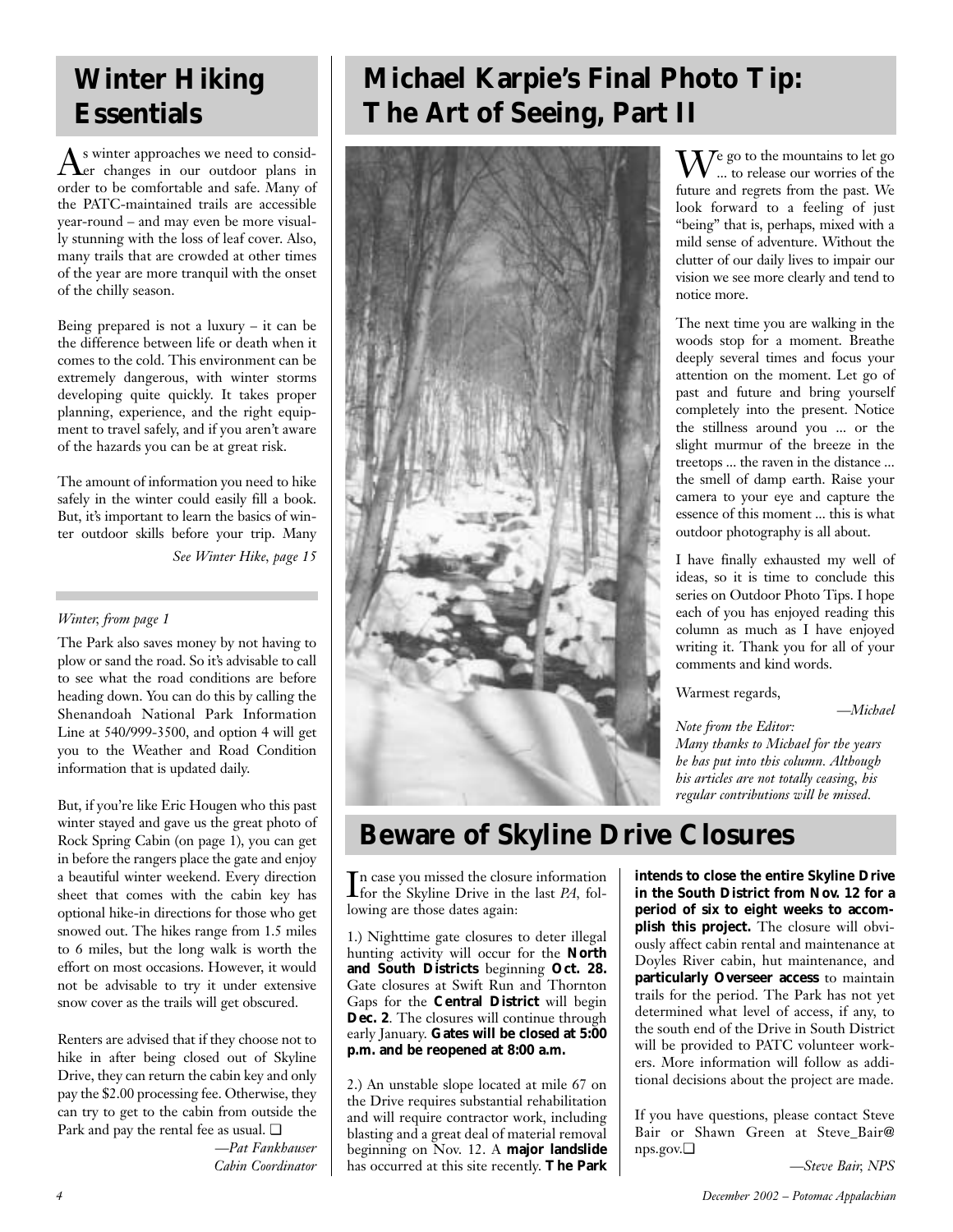# **Robert Pickett's Appalachian Nature: The Solstice Marks the Return of Spring**

December is the birth of a new season; another new beginning. We recognize Dec. 21 as the winter solstice, the shortest day of the year. What's interesting, however, is that it is not the day of the earliest sunset or the latest sunrise. The earliest sunsets in our D.C. area occur at 4:46 p.m. from Dec.2 through Dec. 12. This, combined with the latest sunrises, which occur nearly a month later, at 7:27 a.m. from Dec. 30 through Jan. 10, makes the shortest day a compromise between these two extremes.

It's also worth noting that the earth is closest to the sun at this approximate time in its annual elliptical path around the sun (actually, it reaches its closest, or perihelion, on Jan. 3). So, why is it at its coldest at this time? It's the tilt of the earth's axis away from the sun in the northern hemisphere (23 degrees) and the resultant acute angle of the sun's rays that more than compensates for the nearness of the sun (a mere 3 million miles closer). For the same reasons, our warmest time of the year occurs when we are at the greatest distance from the sun (aphelion is reached on July 4). No wonder the hottest and coldest places in the world are found in the southern hemisphere where these two conditions work in tandem to create the temperature extremes.



From this day throughout the next six months, total day length will be increasing. Solar radiation, the ultimate source of all life on earth, will slowly halt the momentum of the cooling environment and turn us back towards the warmth of another growing season. It takes a while for the sun's warmth to take effect. In fact, our daily temperatures will continue to decrease until Jan. 8 through 23, when the average bottoms out at 42 degrees. (Again, the same lag time applies to our warmest day, which tops out at 89 degrees

# **Have You Moved? Are You Moving?!!**

Did you know that the Post Office now charges PATC 70 cents every time they let us know a member has moved? You can help save money and get information to you faster just by telling us yourself.

Please fill out this form and mail it to 118 Park Street, S.E., Vienna VA 22180-4609. Or, you can call Pat Fankhauser at 703/242-0693, ext. 17, or e-mail pfankhauser@patc.net to let us know where we should be sending your issue. Thanks for your help.

| New Phone Number: <u>New York Charles and the set of the set of the set of the set of the set of the set of the set of the set of the set of the set of the set of the set of the set of the set of the set of the set of the se</u> |  |
|--------------------------------------------------------------------------------------------------------------------------------------------------------------------------------------------------------------------------------------|--|
|                                                                                                                                                                                                                                      |  |

from July 16 through 27, a month after the longest day.)

It is the first day of the new year for me. The first positive "light" that spring is on its way. Here is a time to reassess one's priorities and commitment to our environment. Why not take on a trail as an Overseer. It's not that hard, and the feeling of trail "ownership" is quite fulfilling. Or, join one of the numerous trail/cabin construction and maintenance groups. It's all extremely rewarding and provides a very positive influence into your life.

In addition to our Club's many opportunities, one opportunity this month is to volunteer for the Christmas Bird Count (CBC). Started over a hundred years ago, here's a chance to go out with experts and learn about our winter avian friends. No knowledge required; you can log the results and learn as you go. Surveys are done throughout the region, including the Shenandoah National Park. To find a survey site near you, and to get more information on this project, just go to: www.map.birdsource.org/Mapper/startC BCCompID.html. ❏

*—Robert F. Pickett*

# **Combined Federal Campaign 2002**

PATC Agency Number 7956

*Make Your Contribution Count!*

Once again, PATC will participate in the Combined Federal Campaign (CFC) for the National Capital Area. In last year's fund drive, 68 individuals, including 16 Club members, pledged over \$17,000 to help finance land acquisition and other Club activities. If you are a federal employee, or have friends and neighbors who are, please consider, or ask them to consider, a payroll deduction. Feds, keep up the good work.

*It's for a good cause!*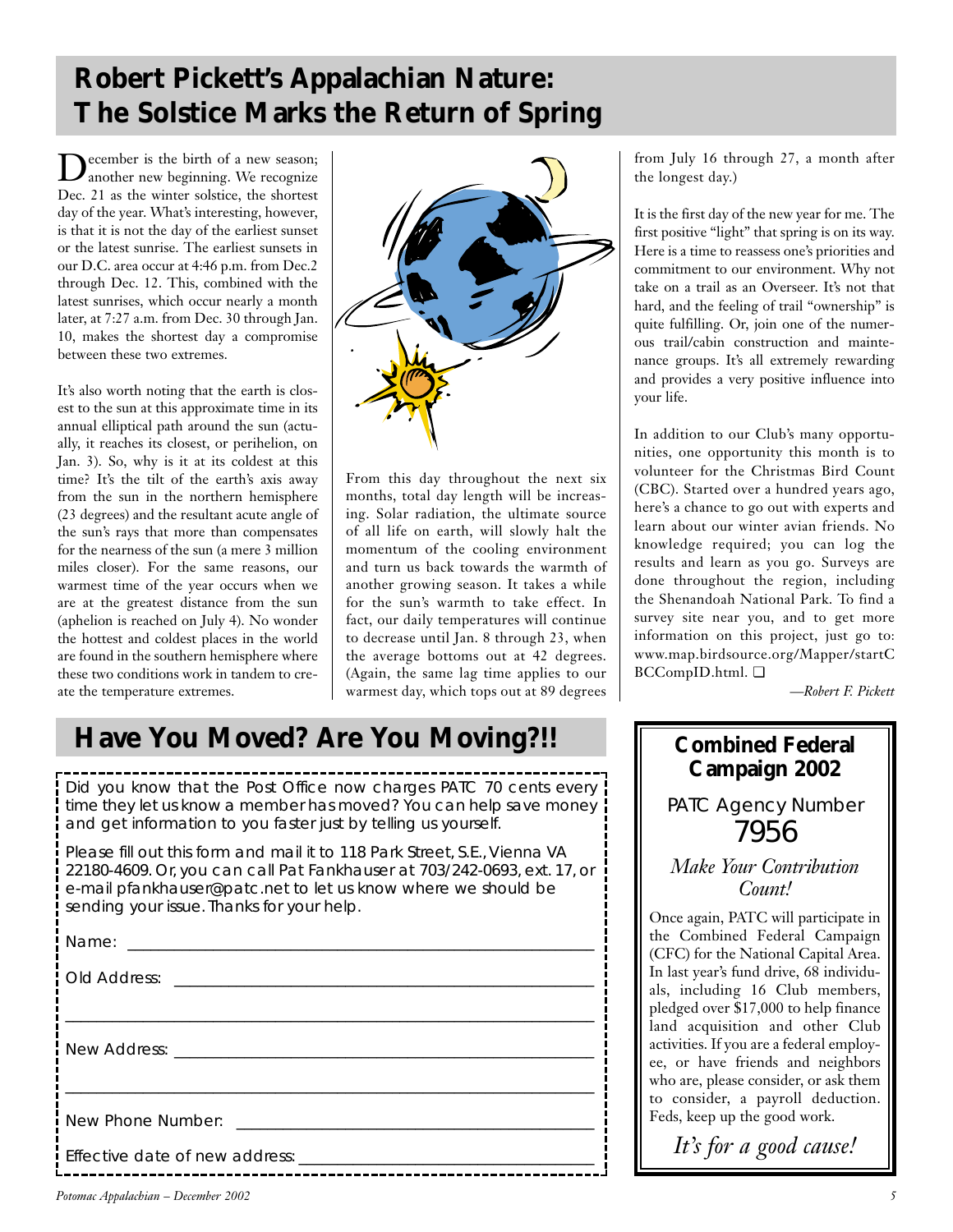# **Western Ireland Hiking - At its Finest!**

# **Perspectives from Two Hikers**

**1.)**By any measure, the PATC Aug. 29 - Sept. 9 hiking trip to Ireland, planned by Joan Burg, was filled with surprises. Oh sure, we expected Ireland to be green, but not THAT green! And we expected the scenery to be great, but not THAT breathtaking! And we expected the Guinness, scones, and fresh mussels to be good, but not THAT good!

The trip truly contained something for everybody. When we first collected our luggage and met our guide, Michael Gibbons, we knew we were in for a treat. His Irish brogue; amazing life experiences; depth of knowledge of Irish history, culture, and ancient peoples; and his mischievous sense of humor kept us laughing and learning the entire trip. His able assistant, Jamie Thomas, usually brought up the rear of our group on hikes, as he stopped to explain the fauna and other finer points of his adopted country.

The hiking was superb. It was definitely the best way to get to know a small portion of this land so many of our ancestors came from. Every day varied. We hiked on three different islands: Inishbofin, Omey, and Inis Mor. Each is as different as night and day. Inishbofin is reminiscent of the dramatic Monterey, Calif., coast, but even more spectacular in its towering cliffs and rocky shores. Omey is greener, flatter, and sandier, with giant boulders tumbled along its headlands. Omey is also filled with reminders of past centuries: a sacred spring revered by sailors, the ruins of an ancient church where services are still held on sacred days, and human bones spilling out of rabbit holes dug above the site of a long-gone abbey on a sandy shore. Inis Mor is an island of rock: rock fields, rock fences, rock paths, rock houses, a spectacular rock fortress perched on a rocky cliff ... so much rock that the island exported rock and imported soil during its long human history.

Then there were the hikes on the mainland. There was a hike to a picturesque castle and along the bay and on into the quaint village of Clifden, where we stayed for five days. There was a hike past two ancient burial grounds and up a mountain overlooking an abbey (now a girls' school). Another day saw us hike up a mountain covered in blooming yellow gorse to reach three different summits, and then a hike down through boggy fields covered in heather of purple, pink, coral and salmon. We ended up in a picturesque village, where we walked through town and hiked some more – on sandy beaches, which became rocky beaches, which became grassy cow pastures next to the sea, and evolved again into sandy shores. We hiked on cliffs along the sea; we hiked along a fiord and learned about mussel farming; we





*Above, lunch time on Burren Hike; lower left, Kylemore Abbey in Connemara.*

learned about the Irish potato famine as we saw the ruins of countless houses and entire villages decimated by hunger in the 1800s.

We also learned some of the pitfalls of bog hiking, where the ground is rarely what it appears to be. We were taught which plants meant the water was deeper than it looked. We were warned about quaking bogs which, like quicksand, can swallow a cow and certainly, an unsuspecting hiker. We climbed endless stone fences, and alarmed countless sheep colored with daubs of blue and red paint on their backs (each the mark of a particular farmer). We also attracted friendly sheep dogs, which sometimes spent an entire morning or afternoon with us, in exchange for an occasional friendly pat on the head or bite of a sandwich.

This trip let us touch ancient civilizations in the best possible way – with either no or very few other tourists around. We saw Neolithic stone tombs, brooding stone fortresses, standing stones, sacred ceremonial sites, the foundations of fences and buildings lost to memory, medieval castles, the timeless ruins of little churches and vanished villages, and everywhere, the ghosts of the ancestors of the modern Irish people. Michael Gibbons made this history come alive for us.

Michael also somehow arranged the weather so that we experienced some of the best days Ireland has seen this summer. We had temperate days, some glorious sunny days, some overcast days that made the gorse and heather seem even brighter. We only hiked one day in the rain, and even then it was intermittent, conveniently letting up when we reached areas we wanted to photograph: a Neolithic wedge tomb, the foundations of an ancient city, a spectacular view of the moors of the Burren National Park.

But there was more to this trip than hiking. The villages were made for exploring, the pubs were hospitable to visitors and featured excellent Irish music, and the food, particularly the fresh seafood, was superb. We made the most of our free days – one in Clifden where members of the group had their choice on the non-hiking day of fishing, golfing, mountain hiking, visiting Victorian gardens, or vegetating. And on our free day in Galway, despite the rain, early risers saw the swans awaken on the gray waters of Galway Bay, the lights go on in Shop Street, and the front door open wide at Kenny's famous bookshop, where several members of the group made repeated visits during the day. So many historic buildings to see in Galway, so many excellent restaurants, and every building a perfect photograph.

*See Ireland, page 7*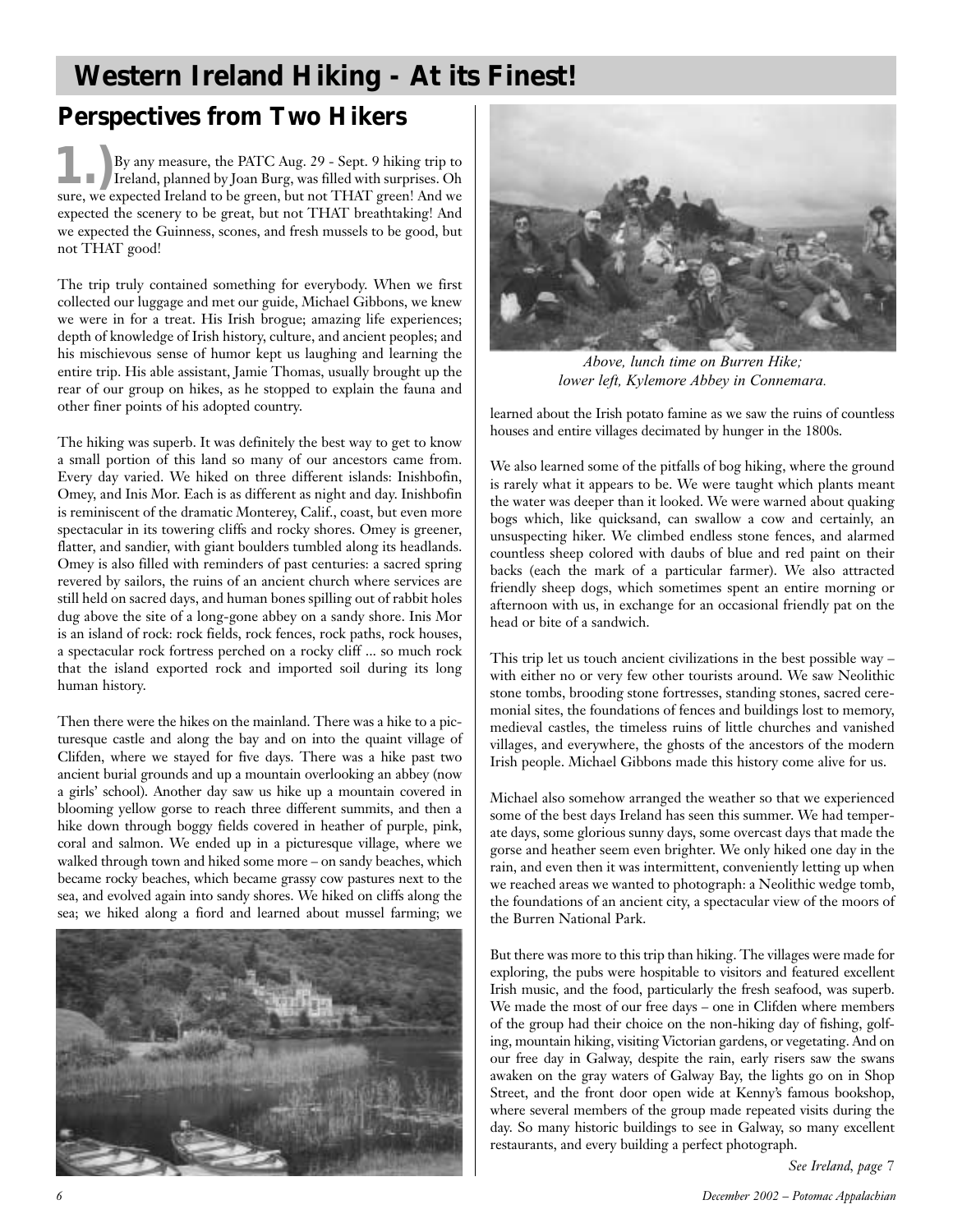#### *Ireland, from page 6*

This trip had it all: a meticulous PATC organizer in Joan Burg, a wonderfully designed tour by Michael Gibbons' company, entertaining and informative guides, a skillful and good-natured bus driver, unbelievable scenery, great exercise, variety, plenty of sites of historical and anthropological interest, compatible companions, wonderful accommodations, excellent food, and many extras, including an Irish storyteller and a dinner in a castle. We left Ireland knowing far more about its past and appreciating far more about its present. I think each of us is eager to return someday.

*—Valerie Johnston*

The trip to Ireland, expertly<br>
planned and led by Joan Burg, was<br>
the ideal combination of hilting history the ideal combination of hiking, history, hearty eating, and hilarious adventure.

The hiking and walking were a combination of grassy meadows with wild flowers, bogs, hills, seacoast, and rocks at a comfortable intermediate level. On a day of optional activity, several climbed a steep mountain trail while others chose fishing, sight-seeing, or shopping. With few exceptions, our itinerary was off the beaten path – in fact, there were few paths or trails at all.

The day we visited the spectacular Cliffs of Moher on Ireland's western coast, one reason for the trip's special character became clear. It was the sole occasion when we were forced to mix with masses of tourists emerging from their enormous air-conditioned buses, the only time we passed Disneylandlike hotels and restaurants built in the style



of Norman castles ("tourist processing factories," our sardonic guide Jamie Thomas called them), and the only time that we opted to forego a pint of Guinness because the lines in the tourist center's "pub" were too long.

We bolted for our modest 22-seat bus – a comic miniature alongside the massive multi-wheeled motor monsters in the parking lot – and demanded a hasty retreat.

"Take us away from here!" we implored our sweet driver Michael O'Donnell, whose steady, careful, and incredibly patient hand maneuvered us safely over many miles of narrow winding roads in the 10 days we spent together.

"It's the only way most people see western Ireland nowadays, the poor bloody bastards," said Michael Gibbons, our Irish guide and leader extraordinaire. A native of



*Lower left, Vintage Connemara scenery near Clifden; above center, Classic Aran Island Cottage Scene; upper right, Inishbofin Island Vista.*

Connemara and one of Ireland's leading field archeologists, Michael is a writer, historian, raconteur, mountaineer, and great wit. For those seeking a mix of full-day workouts; intriguing and out-of-the-way sightseeing; exceptional scenery; and extraordinary (albeit terribly esoteric at times) architectural, archeological and natural history – capped off at the end of the day by a good meal with nice wine and a comfortable bed – Michael has perfected the formula. We had it all.



Our home base for six days was Clifden, a charming, colorful town of 4,000 people and 17 music-filled pubs, the county seat of Connemara. We emerged each morning from our cozy B&B after hearty Irish breakfasts suited up in full hiking regalia. With the latest and best in boots, poles, back-packs, rain gear, et al, we might have been colorful ads for REI, North Face, and L.L. Bean – but not so after a few days of slogging through bogs, mud, and cow dung!

On the first full day, we loaded onto our bus and drove to the coastal town of Cleggan, a few miles away, where we boarded a ferry – judging from the exterior rust and interior odor to be of medieval age – which carried us across to Inishbofin, the island of the white cow, population 195. We learned that the island had passed from the O'Flahertys to the O'Malleys in the 1300s – warring families about whom we would hear much more in the coming days – and more than once was defended by the fierce Grace O'Malley in Elizabethan times. As the farnorthwest boundary of the European continent, Ireland's history of turmoil and turbulence is well-known. Inishbofin is the far northwest outpost of Ireland and thus has a particularly turbulent history. A spectacular medieval fort is well-preserved in the harbor.

On this hike, we began our adventure with bogs – moss-covered clumps of earth and peat several feet in diameter and depth surrounded by water. A recent environmental initiative to plant trees and grow forests in the countryside of Ireland is woefully mis-*See Ireland, page 12*

*Potomac Appalachian – December 2002 7*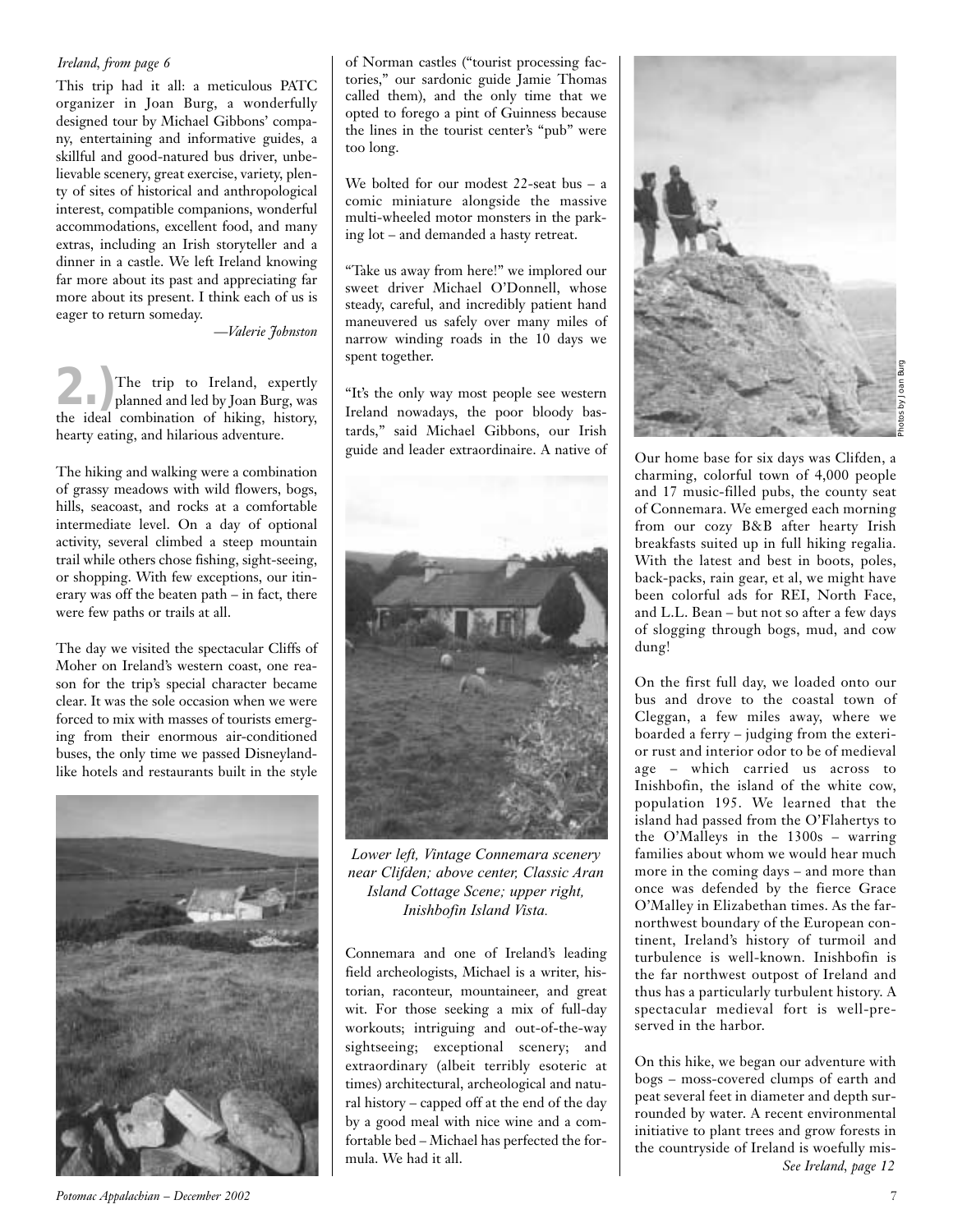

#### Charlottesville Chapter

The Charlottesville Chapter hikes every Saturday, summer, winter and in between. Hikes are usually 8 to 10 miles. We usually maintain trails on the last Saturday of the month. Meet at Sprint parking lot, 2307 Hydraulic Road at 9 a.m. with food and water for the day. The majority of hikes are in the southern and central districts of Shenandoah National Park, with some in the north district and in George Washington National Forest. Our Chapter hikes are posted at www.patc.net/chapters/char/hikes.html. INFO: Jere Bidwell 434/295-2143 or John Shannon 434/293-2953.

#### North Chapter

The North Chapter of PATC conducts monthly trail work trips on the Maryland and Pennsylvania sections of the Appalachian Trail (AT) and on the Pennsylvania sections of the Tuscarora Trail. We also lead hikes on these and other trails. Maryland AT work trips are generally held on the first and third Saturdays - contact Mark Mitchell (mdtrail@yahoo.com) 301/461-7048 for information. Pennsylvania work trips are generally held on the AT on the first Saturday and on the Tuscarora on the third Saturday - contact Charlie Irvin 301/447-2848 or Pete Brown (peter.brown4@worldnet.att.net) 410/343-1140. Pennsylvania AT work trips also include an optional Saturday night stay at the Gypsy Spring cabin. Dinner, breakfast, and camaraderie available. For information on upcoming hikes, contact Chris Firme (bncfirme@innernet.net) 717/765-4833. For general chapter information, contact chapter president Pete Brown or visit the North Chapter home page (www.patc.net/chapters/north/).

#### KEY to Forecast Activities

All events are marked for easy identification. Late changes or cancellations are listed on the weekly information tape (703/242-0965), which is updated on Sunday evening for the following seven days. The Forecast can also be found on PATC's web site at www.patc.net.

- *A* Hiking Trips
- <u> $\frac{1}{10}$  Backpacking</u> Trips
- $\boldsymbol{\triangledown}$ Trail Work Trips
- **△** Cabin/Shelter Work Trips
- $\frac{1}{\sqrt{2}}$  Special Events
- $\blacksquare$  Meetings
- ASkiing

*Note to all hike leaders:* Please ask nonmembers on your hike if they would like to join PATC, then get names and addresses so a Club volunteer can send them information packets. Thanks!

### **Chapters**

Northern Shenandoah Valley Chapter The Northern Shenandoah Valley Chapter sponsors hikes in national and state parks and forests in the Shenandoah Valley vicinity, open to the public, on a monthly basis except during the winter. Hikes are posted in the Forecast. Other activities are in the NSV Chapter Newsletter. For further information contact Gerry Boyd (gerryb@compuserve.com) 703/281-7216.

#### Southern Shenandoah Valley Chapter

See Forecast (or our link from PATC website) for work trips and hiking events sponsored by the Southern Shenandoah Valley Chapter. Hikers from the DC area should allow about 3 hours to get to our region. INFO: in Harrisonburg, call Alvin 540/434-6244 or Lynn 540/234-6273; in Waynesboro, call Michael 540/943-8695; in Staunton, call Doris 540/885-4526.

#### West Virginia Chapter

Chapter meeting at Highacre are on the second Wednesday of Feb., Apr., Jun., Aug., Oct., and Dec. See Forecast for upcoming activities. For information about the chapter or to receive the newsletter, contact Judy Smoot 540/667-2036 or e-mail wvpatc@hotmail.com.

#### Ski Touring Section

The Ski Touring Section has served since 1974 to introduce Washington area residents to crosscountry skiing and to provide cross-country skiing opportunities to experienced skiers. The Section sponsors winter weekend ski trips for all levels of skiers to nearby mountains in Maryland, West Virginia and Pennsylvania, as well as periodic social events year round. INFO: Steve Brickel 301/946-2520 or sbrickel@erols.com.

#### Mountaineering Section

We're a diverse group of local Washington, DC area climbers. Young and old, male and female, crag rat, sport climber, and alpinist, active and armchair types – we all enjoy climbing in its many varieties. We also share common interest in promoting safe climbing, conserving the outdoors, developing new climbers' skills, representing the Washington area climbing community, and having fun! We provide instruction for those wanting to learn the basics – we're not a school, but we can get you started. We go climbing, either locally or further afield, nearly every weekend. In the winter we organize trips to the Ice Festivals in the Adirondacks and the White Mountains for beginning and advanced ice climbers. For further information contact Mack Muir 703/960-1697 (MackMuir@ edisaurus.com) .

#### PATC Midweek Hikes

PATC's Vigorous Group hikes 8-10 miles at a fast pace; and the Easy Hikers hike 5-8 miles on trails with little elevation change. See below for scheduled trips; check the weekly tape (703/242-0965) on Thursday or Friday for any changes or additions.

#### Other Clubs' Hikes

Capital and Wanderbirds hike on Sundays, traveling by bus and leaving from downtown, with suburban stops as well. Center Club, Northern Virginia Hiking Club and Sierra Clubs hike on both Saturdays and Sundays using carpools, which often leave from a suburban Metro stop. Schedules are available at PATC Headquarters and are published in area newspapers on Fridays. The schedule of West Virginia Highland Conservancy outings in the Monongahela National Forest and surrounding areas is on their web site at www.wvhighlands.org.

#### Meetings

Meetings are held at PATC HQ,118 Park Street, S.E.,Vienna,VA unless otherwise noted.

New Members (PATC) – First Wednesday 7:30 p.m. Curious about the Club? Want to learn more? The best way is to attend a new Members meeting (but you don't have to be new to qualify). Attend the meeting and find the mysteries of PATC revealed in full. Refreshments will be served.Directions to PATC: Take Rt. 23 into Vienna, Va. and turn east on Park St. (Rt.675) to 118 Park St. on your left. INFO: Liles Creighton 410/573-0067.

Mountaineering Section – Second Wednesday 8:00 p.m. Second Wednesday of every m o n t h . INFO: Mack Muir at 703/960-1697 or (MackMuir@edisaurus.com) or PATC's Web site:

(www.patc.net/chapters/mtn\_sect).

Shenandoah Mountain Rescue Group (Business meeting) – Last Tuesday,7:30 p.m. INFO: Zeb Whitaker (zw@tdcarchitects.com) 703/255-5034, then press #5.

### **Meetings**

PATC Council – Second Tuesday

7:00 p.m.sharp.The PATC Council meets the second Tuesday of every month to conduct business of the Club. All members are welcome. INFO: Wilson Riley (wriley@patc.net) 703/242-0693 x11.

#### Trail Patrol – First Tuesday

7:30 p.m. Trail Patrol volunteers are PATC's goodwill trail ambassadors to the hiking public. They provide a visible, reassuring presence on the trails, educating the public on good hiking practices, minimum impact hiking and camping ethics. Patrol members are trained in land navigation, emergency procedures, radio communications and personal equipment. All patrol volunteers are also expected to become certified in a recognized basic first aid course. Some equipment and uniform items are provided upon completion of training. INFO: Kumait Jawdat 202/328-8137 or see PATC's Web site: (www.patc.net/volunteer/trailpatrol).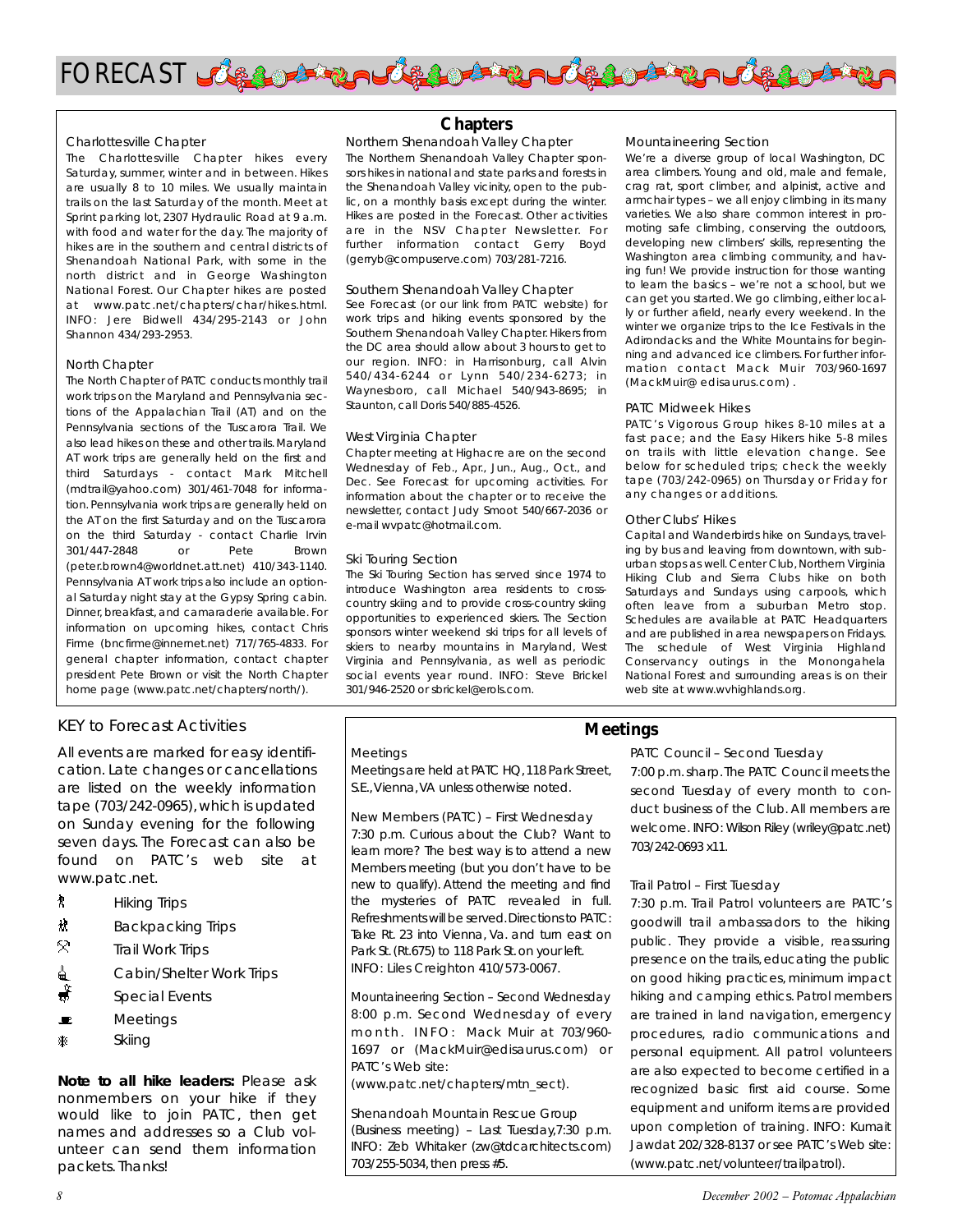

# December

#### 1 (Sunday)

#### DEADLINE - January *Potomac Appalachian* Headquarters, Vienna, VA

5:00 p.m.All items for the next issue of the newsletter must be submitted electronically, if possible, to headquarters, or by e-mail to PA@patc.net. Allow one week for postal service delivery. Please e-mail Forecast events to PA-Forecast@patc.net.

1 (Sunday)

` HIKE - WV Chapter

Appalachian Trail, MD

Final section of the Maryland series hikes that were started last Fall. U.S. RT 40 to Gathland State Park, approximately 13 miles. Meet at 9:00 a.m. at Gathland State Park to set up car shuttles. INFO: Dave Jordahl (dave.jordahl@askdep.com) (301/834-7729).

#### 1 (Sunday)

. (Sanddy)<br><sup>®</sup> TRAIL WORK TRIP - South Mountaineers Appalachian Trail, MD

Join us for a fun-filled event involving dirt and teamwork. Newcomers always welcomed. Bring layers if it is chilly, water, lunch, gloves, and boots. INFO: Mark Mitchell (mdtrail@yahoo.com) 301/461-7048.

#### 2 (Monday)

` HIKE - Family Hike

Washington, DC

Theodore Roosevelt Island. Bundle up the kids and come on out for a stroller friendly hike in this beautiful park. The hike will be a circuit, about 2 miles long on flat trails. INFO: Lauren Lang (LEvansAT94@aol.com) 703/631-9278, prefer e-mail.

#### 3 (Tuesday)

#### ` HIKE- Vigorous Hikers

Central District, Shenandoah National Park, VA Nicholson Hollow circuit follows the Hughes River to Corbin Cabin and climbs the Cutoff Trail to the AT south. Return on Indian Run Trail and Corbin Mountain. About 14 miles and 4000 feet elevation gain. INFO: Chris Nolen (chrishiker@erols.com) 301/469-8931, before 9:30 p.m.

3 (Tuesday)  $\blacksquare$  MEETING - Trail Patrol, 7:30 p.m.

4 (Wednesday)

CLASS - Wild Alaska (REI)

REI, Bailey's Crossroads, VA

7:30 p.m. Backpacking & Sea Kayaking the Last Frontier. Ever dreamed of venturing into the Alaskan wilderness where discovery awaits your every step? Join travel consultant and veteran adventurer Alan Fiermonte of down2earth adventures for an informative and entertaining presentation on the adventure of a lifetime to remote Alaska. Alan will highlight the advance preparation, gear, and equipment needed for backpacking and sea kayaking in two beautiful and distinct Alaskan wilderness destinations, Katmai National Park and Kenai Fjords National Park. Enjoy a fascinating slide show with incredible photos of Alaska's resident brown bears and icebergs. INFO: Mark Nelson (mnelson@rei.com) 703/379-9400.

### 4 (Wednesday)

` HIKE - Easy Hikers

Glover Archbold Trail, Washington, DC Hike 4 easy miles along Foundry Branch from Van Ness Street, NW to Georgetown. After lunch in the Georgetown Park Mall Food Court, all decorated for the Holidays, we will return to our starting point by Metrobus. Bring \$1.10 (or 50 cents for seniors) exact change for fare. Meet at 10:15 a.m. on the parking lot of the National Presbyterian Church, Van Ness Street entrance. Directions: From Maryland take Wisconsin Avenue (MD RT 355) inbound from the Beltway about 5 miles to a right turn on Van Ness. Go one block to church parking lot on left. From Virginia cross Key Bridge, turn right on M Street. Move immediately to the left lane, and turn left on 33rd Street. Follow it until it merges on to Wisconsin Avenue. Proceed 2 plus miles to a left turn on Van Ness Street. Church parking lot is one block on the left. Bring water. Hike is cancelled if D.C. Public Schools are closed due to inclement weather. INFO: Gary Abrecht (GAbrecht@AOL.com) 202/546-6089.

4 (Wednesday)

 $\blacksquare$  MEETING - New Members (PATC), 7:30 p.m.

#### 5 (Thursday)

` HIKE - In-Between Hikers

Fraser Preserve, Great Falls, VA

Joint hike with Sierra Club MWROP. A moderate to fast 9 miles over variable terrain. From I-495, exit 44 west on VA RT 193 (Georgetown Pike) for 7.5 miles to Springvale Road. Go right for 2.5 miles to arrow, turn left then immediate right. At Allenwood Lane turn left and park. Bring water and lunch. Starts at 10:00 a.m. No pets. Rain or shine. INFO: Henri Comeau (henricomeau@aol.com) 703/451-7965.

#### 7 (Saturday)

` HIKE - In-Between Hikers

Rock Creek Park, Washington, DC

Please join us for a closed circuit approximately 4.5 hour hike on the Valley and Western Ridge Trails in beautiful Rock Creek Park in Washington, DC. We will visit Fort DuRussy (civil war fort), Jusserand Memorial, and have lunch at Pierce Mill. Bring water and lunch. INFO: Don Titus (donaldtitus@earthlink.net) home 301/652-6806 or office 301/688-0135.

#### 7 (Saturday)

` HIKE - Natural History Hike

Central District, Shenandoah National Park, VA Len Wheat, author of the Journal of Regional Sciences' 2000 best seller, *Kubrick's 2001; A Triple Allegory*, leads us to at least five different Lewis Mountain cabins that supported a number of families before the land was purchased for Park property back in 1935. His knowledge of the Park is unparalleled by any one individual and these trips always reveal many interesting stories and artifacts of life before the Park. These are bushwhacking trips, and while the distance may only cover four or five miles, the rough terrain, fallen trees, and unstable footing makes this a moderately difficult hike. Call for reservations. INFO: Bob Pickett 301/681-1511.

#### 7 - 8 (Saturday - Sunday) CLASS - Wilderness First Aid Alexandria, VA

A program of the Wilderness Safety Council, this eighteen-hour class includes classroom study, hands-on practice, and results in a two-year certification. The cost is \$140. Registration is limited to 25 people. More information and registration at: http://wfa.net. INFO: Christopher Tate 703/836-8905.

### 8 (Sunday)

o (sanday)<br><sup>R</sup> TRAIL WORK TRIP - South Mountaineers Appalachian Trail, MD

The South Mountaineers' finale of 2002; the 19th work event of their 9th year. Thanks to all who volunteered this year. Enjoy the Holiday season and see you again in 2003. INFO: Mark Mitchell (mdtrail@yahoo.com) 301/461-7048.

#### 9 (Monday)

 $\blacksquare$  MEETING - New Members (Shenandoah Mountain Rescue Group), 7:30 p.m.

#### 10 (Tuesday)

**A** HIKE - Vigorous Hikers

#### Prince William Forest Park, VA

Briskly paced circuit hike in Prince William Forrest. 19 miles with many short hills. Tuesday regulars, PLEASE NOTE CHANGE in normal meeting time and place. Meet at 8:00 a.m. at Springfield Mall parking lot off Franconia Road between Silver Diner and Target. INFO: Cliff Noyes (cliff.noyes@juno.com) 703/451-5181.

#### 10 (Tuesday)

 $\mathbb E$  MEETING - PATC Council, 7:00 p.m.

#### 11 (Wednesday)

**WEETING - Mountaineering Section, 8:00 p.m.** 

14 - 15 (Saturday - Sunday)

CABIN TRIP - Meadows Cabin

#### Syria, VA

What a better way to celebrate the Yule tide than by the wood stove in a cozy cabin in the country. Join us for a holiday celebration that includes hiking in the crisp December air (or xc skiing if we have snow), camaraderie, carols, a group banquet and much cheer. Depart Friday evening. INFO: John Koutze or Kathy McDermott 703/846-9207.

14 - 15 (Saturday - Sunday)<br>■ CABIN WORK TRIP - Cadillac Crew

Highacre House, Harpers Ferry, WV

Annual Christmas Party and work trip. If you have been out on at least one work trip with the Cadillac Crew this year, please join us and help celebrate the Holidays and another great year of trail work. The crew will set up the Christmas decorations for Highacre, do some yard and trail work. There will be opportunities to visit historic Harpers Ferry and local hiking trails. A community dinner is planned for Saturday and Sunday breakfast will be provided. INFO: Fran Keenan (outdoorsnow@cox.net) 703/938-3973 or Jon Rindt (jkrindt@erols.com) 540/635-6351.

14 - 15 (Saturday - Sunday)<br>■ CABIN WORK TRIP - Vining Tract Crew Lydia, VA

The Vining Tract Crew meets once a month to work on cabin and land management projects on the beautiful Vining property. We are now building a small cabin using logs from an old barn, as well as projects at Conley and Wineberry cabins and around the property to keep everything in top shape. Come join us and raise a hammer, a paintbrush, or a log in the cause. Overnight at Conley and Wineberry. INFO: Larry Lang 703/631-9278 or Hugh Robinson 703/525-8726.

15 (Sunday) . TRAIL WORK TRIP - WV Chapter Gambrill State Park, MD

Continuation of ongoing trail maintenance and relocation projects from last Spring on the Black Locust trail. Also, correction labels need to be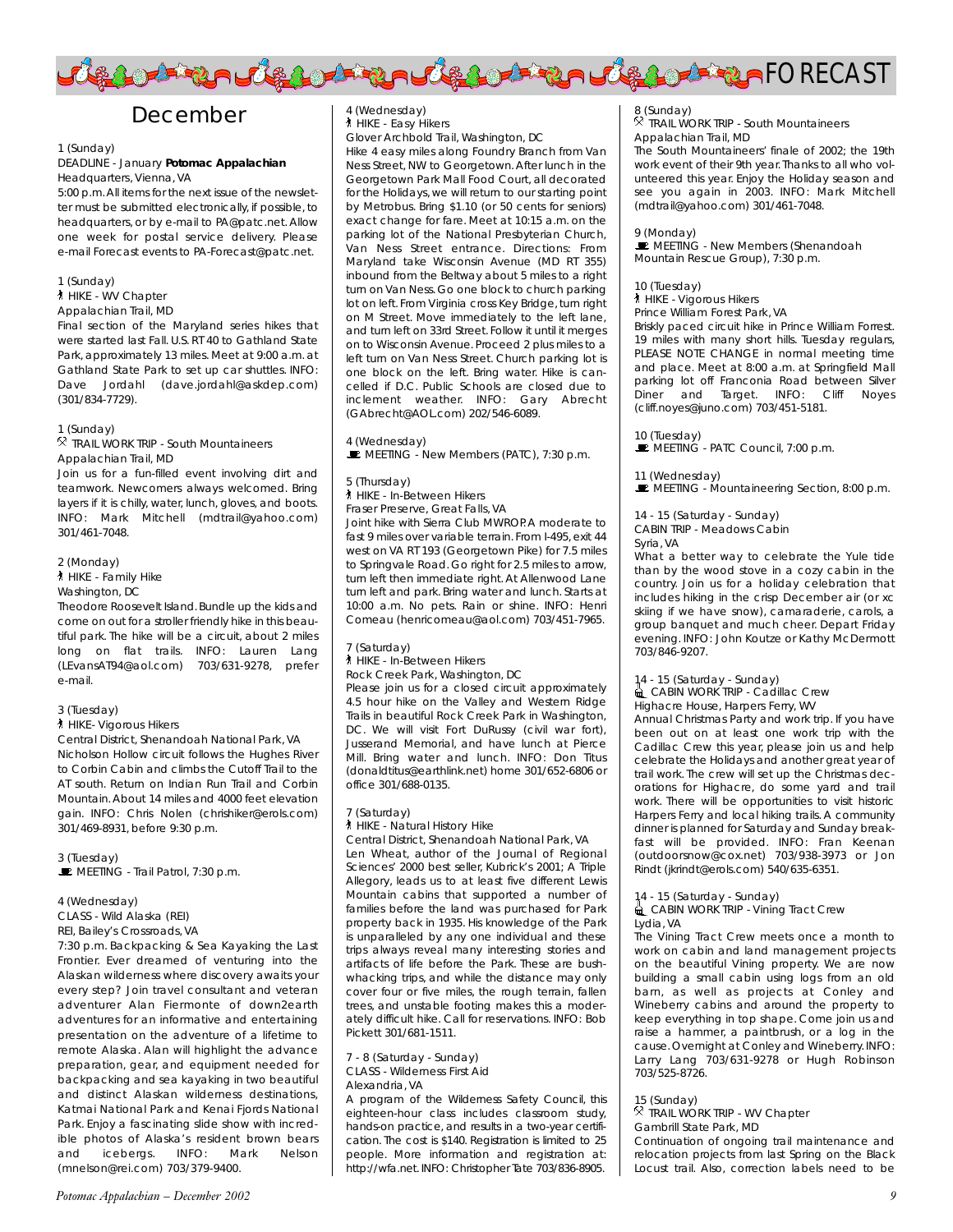

placed onto hiking trail maps. Free trail maps to those that participate in putting labels on the maps. Meet at the Nature Center at 10:00 a.m. This will likely be the last trail work trip until next<br>March. INFO: Dave Jordahl March. INFO: Dave Jordahl (dave.jordahl@askdep.com) 301/834-7729.

#### 17 (Tuesday)

**A** HIKE - Vigorous Hikers

Central District, Shenandoah National Park, VA White Rocks history hike. Climb Buck Hollow to the AT south to Pinnacles, return via upper Hannah Run Trail and Hazel River Trail to White Rocks then bushwhack 1.5 miles down the old wagon road to church on RT 211. 14 miles and 3500 feet elevation gain. INFO: Chris Nolen (chrishiker@erols.com) 301/469-8931, before 9:30 p.m.

#### 18 (Wednesday)

` HIKE - Easy Hikers

W&OD Trail, Arlington, VA

Come join us for 4 to 5 miles on the W&OD Trail. From Capital Beltway take RT 50 or Arlington Boulevard. East towards Falls Church. Go right on George Mason Drive. Then right on Columbia Pike. Go to No. 4714, look for Goodwill Store on left. Meet at 10:15 a.m. in parking lot across from the store next to Four Mile Run Drive. After hike, we will have lunch at PILIN Thai Restaurant in Falls Church. INFO: Mary-Margaret McGrail 703/751-8126.

#### 21 (Saturday)

` HIKE - Massanutten Mountain Series Edinburg Gap, VA

The eleventh hike will be a 16 mile circuit hike in the GWNF from Edinburg Gap to Moreland Gap on the Taskers Gap and Massanutten Trails. Total elevation gain is 2900 feet. PATC Map H. Meet at the Oakton Shopping Center parking lot at 7:30 a.m. Contact leaders for requirements and details. INFO: Jack Thorsen (thorsen4@Juno.com) 703/339-6716 or William Needham (Needham82@AOL.com) 410/884-9127.

#### 21 (Saturday)

21 (Saturday)<br><sup>R</sup> TRAIL WORK TRIP - Stonewall Brigade No trip scheduled

The Stonewall Brigade will not have a work trip this month. Enjoy your seasonal festivities and join us January 18.

#### 24 (Tuesday)

**A** HIKE - Vigorous Hikers

North District, Shenandoah National Park, VA Anticipate holiday excess with this exercise. Climb Overall Run for view of falls, loop around Weddelwood Trail and return all the way down seldom-hiked Mathews Arm Trail (3 mile shuttle). About 12 miles and 3000 feet elevation gain. INFO: Chris Nolen (chrishiker@erols.com) 301/469-8931, before 9:30 p.m.

#### 25 - 29 (Wednesday - Sunday)

25 - 29 (weanesday - sunday)<br>※ XC SKI TRIP - Tug Hill Region (STS) Pulaski, NY

Celebrate the holidays on this upstate NY crosscountry ski trip. Stay with our group at a local Bed & Breakfast (the 1880 House) in Pulaski, NY, very near Lake Ontario. Enjoy expected heavy lake-effect snowfall common in this area as we ski some of our favorites at nearby Winona State Forest, Salmon Hills, and Osceola STCs. Estimated cost \$165 per person. Non-STS members add \$10.00. Includes semi-private lodging, plus continental breakfasts. INFO: Steve Brickel or Peggy Alpert (sbrickel@erols.com) 301/946-2520.

#### 27 (Friday)

` HIKE - Easy Hikers The Mall, Washington, DC

Since Christmas and New Years are on Wednesday this year, the Easy Hikers will walk 2 to 3 miles along the Mall on Friday, December 27.We will visit the display on the Ellipse, the flower show at the Botanical Garden, and end with lunch at the cafeteria in the National Gallery of Art. Meet at the bottom of the escalator at the Smithsonian Metro station at 10:15 a.m. INFO: Shirley Rettig 703/836-0147.

#### 31 (Tuesday)

**WEETING - Shenandoah Mountain Rescue** Group (Business meeting), 7:30 p.m.

#### 31 (Tuesday)

**A** HIKE - Vigorous Hikers North District, Shenandoah National Park, VA Prepare for celebrations. Enjoy climbing Piney Branch to Link Trail loop around on Sugarloaf Trail and AT, returning on the Piney Ridge Trail. About 14 miles and 3000 feet elevation gain with options to shorten. INFO: Chris Nolen (chrishiker@erols.com)

# January

#### 1 (Wednesday)

301/469-8931, before 9:30 p.m.

#### DEADLINE - February *Potomac Appalachian* Headquarters, Vienna, VA

5:00 p.m.All items for the next issue of the newsletter must be submitted electronically, if possible, to headquarters, or by e-mail to PA@patc.net. Allow one week for postal service delivery. Please e-mail Forecast events to PA-Forecast@patc.net.

#### 1 (Wednesday)

MEETING - New Members (PATC), 7:30 p.m.

#### 2 - 5 Thursday - Sunday)

p.m.

w

z - 5 mursday - sunday)<br>※ XC SKI TRIP - Canaan Valley WV (STS) Harmon, WV

Start 2003 off right at the Mountain Retreat Main Lodge (dormitory style) with estimated costs of \$60 per person, respectively for 3 night stay. Non-STS members add \$10.00. Ski trails in nearby Canaan State Park, Whitegrass STC, Blackwater



 $\blacksquare$  MEETING - Trail Patrol, 7:30

8 (Wednesday) **MEETING - Mountaineering** Section, 8:00 p.m.

8 (Wednesday) ` HIKE - Easy Hikers Manassas Battlefield, VA

The Easy Hikers will hike approx. 5.2 miles. Meet at the 10:00 a.m. at the Visitor's Center. Bring water and snacks. We'll have lunch at a nearby restaurant after the hike. Directions: From the Beltway (I-495) take I-66 west to exit 47B (RT 234 north). Proceed approximately 0.5 miles to park entrance on right. In case of inclement weather the hike will be canceled if schools in Fairfax County or Prince William County are closed. INFO: Ellen Glynn (jeg314@aol.com) 703/698-8740.

#### 10 (Friday)

**E** ANNUAL MEETING - Northern Shenandoah Valley Chapter, Front Royal, VA

6:30 p.m. dinner meeting at Deans Steak House. This is the Annual Meeting of the NSVC.

We'll elect officers for the year and Lee Shaffer will show slides from his trip to Dominica. Call for reservations by January 6 please. INFO: Gerry Boyd (gerryb@compuserve.com) 703/281- 7216.

#### 10 - 12 (Friday - Sunday)

10 - 12 (Filday - Suriday)<br>※ XC SKI TRIP - Laurel Highlands (STS) Laurel Highlands, PA Cross country ski the three Laurel Highlands, one of the more reliable snow sites in the Mid-Atlantic hills. We stay in downtown Somerset at the Super 8 Motel. Cost \$65 per person for 2 nights stay. Non-STS members add \$10.00. Location is central to favorite ski sites Hidden Valley, Laurel Mountain, and Laurel Ridge STCs. INFO: Bert Finklestein 703/715- 8354.

11 (Saturday) . TRAIL WORK TRIP - Massanutten Crew

Massanutten Mountain, VA Shed the holiday blues by working on a mountain trail. Meet at 9:00 a.m. on the Massanutten. INFO: Wil Kohlbrenner (wmaxk@shentel.net) 540/477-2971.

11 - 12 (Saturday - Sunday)<br>■ CABIN WORK TRIP - Cadillac Crew Blackburn Trail Center, Round Hill, VA

First work trip of 2003 the Crew will be clearing brush along the access road to Blackburn. Other projects are dependent on the weather but there is always plenty to do. Great place to get away from town in January. Community dinner on Saturday night. Overnight at Blackburn Trail<br>Center. INFO: Fran Keenan INFO: Fran Keenan (outdoorsnow@cox.net) 703/938-3973 or Jon Rindt (jkrindt@erols.com) 540/635-6351.

13 (Monday)

**MEETING - New Members (Shenandoah** Mountain Rescue Group), 7:30 p.m.

14 (Tuesday)

 $\blacksquare$  MEETING - PATC Council, 7:00 p.m.

17 - 20 (Friday - Monday)

17 - 20 (Filday - Monday)<br>※ XC SKI TRIP - Blackwater Falls (STS)

Blackwater Falls State Park, WV

Stay at Blackwater Falls State Park Lodge adjacent to Blackwater River and gorge, complete with its own dining, indoor pool, and exercise room. Ski trails in the park, or nearby at Whitegrass, Blackwater Falls State Park, and Dolly Sods. Cost \$135 per person for 3 nights stay. Non-STS members add \$10.00. INFO: Mark or Clare Anderson (mhacca@starpower.net) 202/462-7718.

17 - 20 (Friday - Monday) A XC SKI TRIP - New Germany (STS)

New Germany State Park, MD

Back by popular demand. Stay at the quaint, Mennonite-run Casselman Inn in Grantsville, MD, a few miles from well-maintained ski trails in New Germany State Park. Also close to other skiing areas in western MD, PA, and WV. Estimated cost \$100 per person for a 3 night stay. Non-STS members add \$10.00. INFO: Jack Wise 410/256-3963.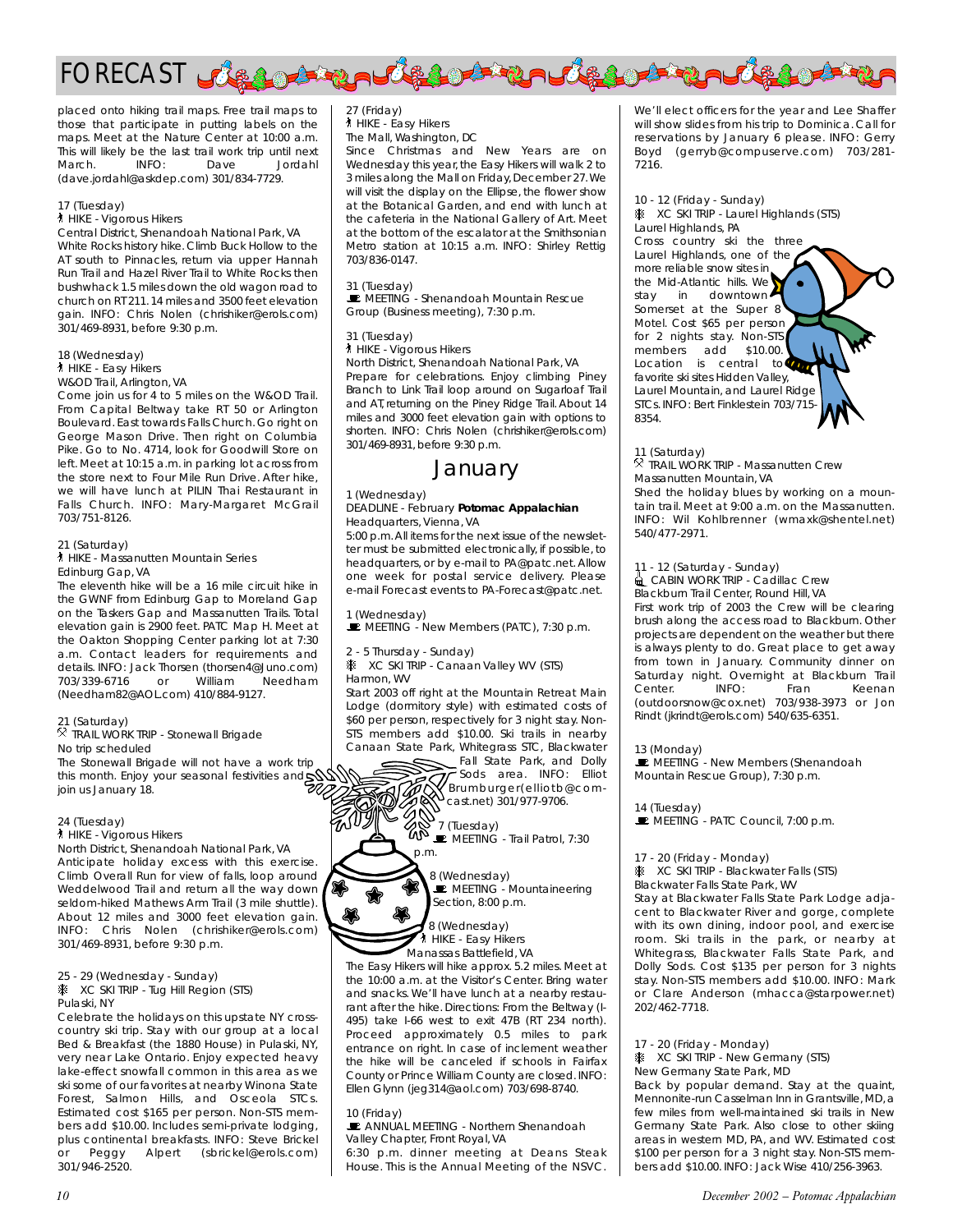

17 - 20 (Friday - Monday) 17 - 20 (Filday - Monday)<br>※ XC SKI TRIP - Tug Hill Region (STS) Pulaski, NY

Join a dozen cross country skiers enjoy the likely heavy lake effect snowfall endemic to this area, as we stay at the 1880 Lodge in Pulaski (close to Lake Ontario). Options include joining a local ski race or just touring trails at Winona State Forest, Salmon Hills, and Osceola STCs. Estimated cost \$165 per person. Non-STS members add \$10.00. INFO: Robert Swennes (robertswennes@ hotmail.com) 703/532-6101.

17 - 20 (Friday - Monday)

17 - 20 (Friday - Monday)<br>※ XC SKI TRIP - NATO Downhill Nordic Canaan Valley, WV

Two days of training in downhill Nordic skiing methods offered by professional ski instructors both local and from North American Telemark Organization. Training covers basic downhill skiing to high end hybrid freeheel techniques including jump Tele's and freeheel parallel. Training is tailored to your skill level and interest.

Round out your training skiing moguls, steep and packed surfaces, powder, tree and trail skiing, skiing with a **pack**, and other backcountry skiing secrets. Clinic uses natural or man-made snow,  $\frac{1}{2}$ if needed. Cost of 2 day instruction is \$165 per person, but may

drop if signups exceed 10 persons. Cost for lodging \$190 per person for 3 nights at the Canaan Valley Lodge near Whitegrass STC. Non-STS members add \$10.00. Meals, rental equipment, and area use fees extra. Initial down payment fee of \$178 to cover 50 percent of expected lodging and instruction fees only. INFO: Ted Fryberger (tkfryberger@comcast.net) 410/312-2982.

#### 18 (Saturday)

10 (saturday)<br><sup>R</sup> TRAIL WORK TRIP - Stonewall Brigade Shenandoah County, VA

Great North Mountain on the VA/WV state line. Join the Stonewall Brigade at Wolf Gap Recreation Area at 9:00 a.m. to get tools then work on a trail in the nearby area. Please RSVP by Wednesday evening if you plan to attend. Bring lunch, work gloves, water, seasonal clothing, and hiking shoes. INFO: Hop Long (mgrgnmd@hotmail.com) 301/942-6177.

#### 24 - 26 (Friday - Sunday

24 - 26 (Friday - Sunday<br>※ XC SKI TRIP - Canaan Valley (STS)

Canaan Valley, WV Stay at Canaan Valley Lodge in Canaan Valley State Park complete with its own dining, indoor pool, and exercise rooms. Ski trails in the Park, or nearby at Whitegrass, Blackwater Falls State Park, and Dolly Sods. Cost \$130 per person for 2 night stay. Non-STS members add \$10.00. INFO: Erma Cameron 703/273-4578.

24 - 26 (Friday - Sunday)

z4 - z6 (rhday - sunday)<br><mark>※ XC SKI TRIP - Learn To Cross Country S</mark>ki (STS)

#### Laurel Highlands, PA

Catch cross country ski fever with 20 other students and help of expert volunteer instructors. Stay in Jennerstown, PA, at a quiet, motel-like facilities at foothill of Laurel Mountain. Cost of \$80 per person covers room, breakfasts, and instruction. Non-STS members add \$10.00. INFO: Dave Holton (dbdcholton@mymailstation.com) 202/364-7055.

25 - 26 (Saturday - Sunday)<br>▒ CABIN WORK TRIP - Cadillac Crew

Cliff's House, Shenandoah, VA Get out and enjoy winter as the crew contin-

ues clearing brush and undesirable trees from around Cliff's House and the Weaver Cabin.

Bring a lunch and water for Saturday noon. Community dinner on Saturday night. Overnight at Cliff's House. INFO: Fran Keenan (outdoorsnow@cox.net) 703/938-3973 or Jon Rindt (jkrindt@erols.com) 540/635-6351.

#### 28 (Tuesday)

**E** MFFTING - Shenandoah Mountain Rescue Group (Business meeting), 7:30 p.m.

#### 31 - 2 (Friday - Sunday)

31 - 2 (Friday - Sunday)<br>※ XC SKI TRIP - Blackwater Falls (STS) Blackwater Falls State Park, WV

Follow the groundhogs as we stay at Blackwater Falls State Park Lodge adjacent to Blackwater River and gorge, complete with its own dining, indoor pool, and exercise room. Ski trails in the Park, or nearby at Whitegrass, Blackwater Falls State Park, and Dolly Sods. Cost \$90 per person. Non-STS members add \$10.00. INFO: Randy Kerr (lerrkerr@aol.com) 703/860-0755.

31 - 2 (Friday - Sunday) X C ST - 2 (Friday - Sunday)<br>Was C SKI TRIP - Laurel Highlands (STS) Laurel Highlands, PA

Ski the Laurel Mountain Highlands area near Jennerstown, PA, one of the more reliable snow sites in the Mid-Atlantic hills. Also near Hidden Valley and Laurel Ridge STCs. We stay at Laurel Manor Motel. Cost \$65 per person for 2 nights stay. Non-STS members add \$10.00. There is also close by telemarking and downhill skiing at reopened Laurel Mountain downhill area INFO:<br>Steve Brickel or Peggy Alpert Steve Brickel or Peggy Alpert (sbrickel@erols.com) 301/946-2520. ❏

# **Tails from the Woods by George Walters**

# **What A Great Annual Meeting**

 $\rm A$ t PATC's 75th Annual Meeting on Nov.<br>12, all were treated to a wonderful celebration (was that singing we heard?) at the beautiful Atrium at Meadowlark. This facility's use was graciously donated by the National Park Service, in recognition of all PATC has done in partnership with the Park service over the many years of the Club's existance. All officer candidates were elected without opposition, and many awards were given, including the naming of Mike Sutherland as the Volunteer of the Year. Honorary Life memberships were awarded to Jon Rindt, John McCrea, Peter Gatje, and Walt Smith. And Charlie Irvin received special recognition for being a "model volunteer." A special commendation was awarded to Elizabeth "Hope" Wilson for her contributions to the Club this year. Look for more complete coverage in next month's *PA*, including lots of photos of the event and a list of all the service awards. ❏

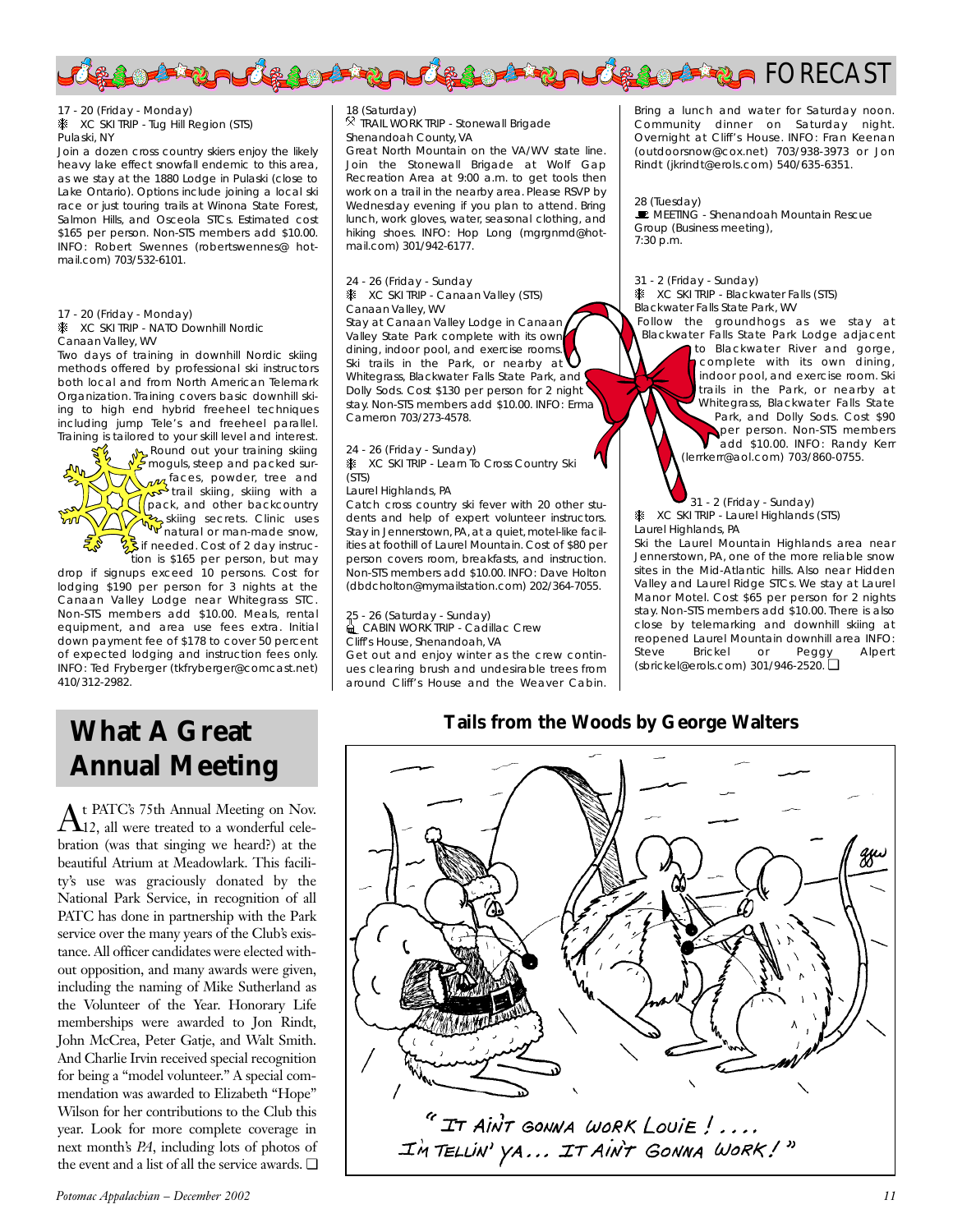# **Wanna Volunteer?**

I headstrong hard-working volunteers for a couple of years. Sitting 've been heading up a band of under-achieving nonprofessional, around the campfire at Meadows, after the day was done, I realized that nearly every one of these had "drug their feet" in the beginning.

I ask for people to "bring a hammer." Two people waited to join in a work trip because they did not own a hammer, and thought it was a requirement (I always carry five on a work trip).

One guy had worked on his own house for 15 years, but didn't think he would be helpful because he was not a professional carpenter or builder. We have a professional who comes out once in awhile, and he's not really all that much better than we are. I talk on the phone all day so I claim my eye-hand coordination is good – at least  $\overline{I}$  don't hit myself in the head with the receiver, so that makes me an expert at hammering.

The reasons go on and on. I smoke. My husband says I'm not enough of a dedicated tree hugger to get in with that group. I like to have a beer in the evening, and I was sure that would be taboo. I might screw something up, and I didn't want to get kicked out. Blah, Blah, Blah.

HELLO. We have 7,000 or so members, and what, you think all these trails, shelters, huts, outbuildings, Park Cabins, and PATC rental cabins, including the five that are under construction and not even rentable, are all kept up, maintained, and worked on by the five to six people this Club pays a salary too?

Get real. PATC is about helping, enjoying, getting out there, and doing what you like. I have a couple that comes to five to six work trips of mine a year. They are not members. He claims if he became one, I would not let him take his two-hour Saturday afternoon stroll. I have people buying tools that they will never use if they aren't working on a cabin. The votes say that the best weekend cook of last year was a male.

If you have ANY thought of helping, just go for it. It doesn't matter what division you pick up, and it really doesn't matter how much work you do, or how good you are at it.

If you are nervous about helping out or having some fun, give me a call or e-mail. I will have about 15 work trips in 2003. Come for a few hours, a day, a night, or a weekend. You will not be the only girl, the only one with kids, the only one with a dog or cat, or the only one who couldn't build a house single-handed. I have used six-year-olds to deliver Kool-Aid, and I've had an 87-year-old do the cooking. Can't you fit in somewhere? ❏

> *—Thomas C. Jorgensen Southern Regional Cabins Supervisor Hairatheart@aol.com*

### *Ireland, from page 7*

guided, according to Michael, as the trees are drawing water away from the bogs and drying them up. It seems that bogs are "Ireland's rain forest" and an integral part of its ecosystem.

Suffice it to say that we became all-toofamiliar with the term "bogged down." Failure to place one's foot on exactly the right spot of the bog meant splattering ankle-deep or higher into muddy, sticky slush. None of us escaped.

On the following days, we trudged over grassy hills blooming purple heather and yellow furze, high rugged cliffs, an island accessible only at low tide (population 20), stunning turquoise beaches, and stony fields. Everywhere we encountered sacred archeological sites and remnants of history – remains of monasteries, Celtic forts, neolithic tombs, Norman castles, ancient abbeys. In one rocky area, by positioning us a few feet apart along a certain pattern, Michael revealed how we were in fact standing atop a barely-discernible medieval stone wall.

Among the more modern – and therefore somehow more poignant – historical sites are the many roofless stone cottages abandoned during the Great Famine of the 1840s when many people died of starvation and there was mass emigration to America.

A particular highlight of our trip was the long day spent on Inismor, one of the Aran Islands known for their magnificent Celtic and monastic treasures and where Gaelic is still the predominant language. Among other historical facts, we learned that the islands had belonged to the O'Briens before they were lost to the warring O'Flahertys (or was it the other way around?). Hiking across a complex network of granite and limestone walls, then underneath towering cliffs along the shoreline, we eventually climbed to the ancient fortress – or temple? – of Dun Aengus (or Dun Aonghasa in Gaelic), one of the most famous and best-preserved ancient landmarks in Europe whose origin and purpose are still a subject of debate.

After spending two days in Galway City, a lively and economically-booming port city with sophisticated restaurants and shops, we again boarded our bus and headed for rural County Clare and the stark Burren region, meaning great rock. For the first time, remarkably, it rained vigorously on us while we were hiking. And ironically, what appears in our photos now that we are back home as a gentle rolling hill was in fact the site of our most challenging hike of the trip. Tall grass virtually obscured the bogs

and stones; it was therefore impossible to know whether one was stepping onto solid ground or into water. It was tortuous, ankle-twisting, and slow, yet the memories that remain are of the fairy forts scattered through the beautiful hills, panoramic views of the Aran Islands, Galway Bay, and the mountains of Connemara where we had been in the days before. It was a glorious adventure.

Our final evening was a gala medieval banquet at the Knappogue Castle in County Clare constructed in Norman times by the MacNamara family (or was it the O'Haras?). After generous portions of mead – the drink of the nobility – and many courses of food, we were entertained by the court musicians and singers. It was a grand evening to cap off a most memorable trip.

The following morning, we boarded our bus for a final time and drove to the Shannon airport. We bid an affectionate farewell to Michael and Jamie – our guides, and Michael our driver.

"It was good of you to see us off this morning," one of us said to Michael Gibbons.

"We had to be sure you would really leave!" Michael quipped.

No fool, that Michael. We were sorely tempted to stay. ❏

*—Marie Bass*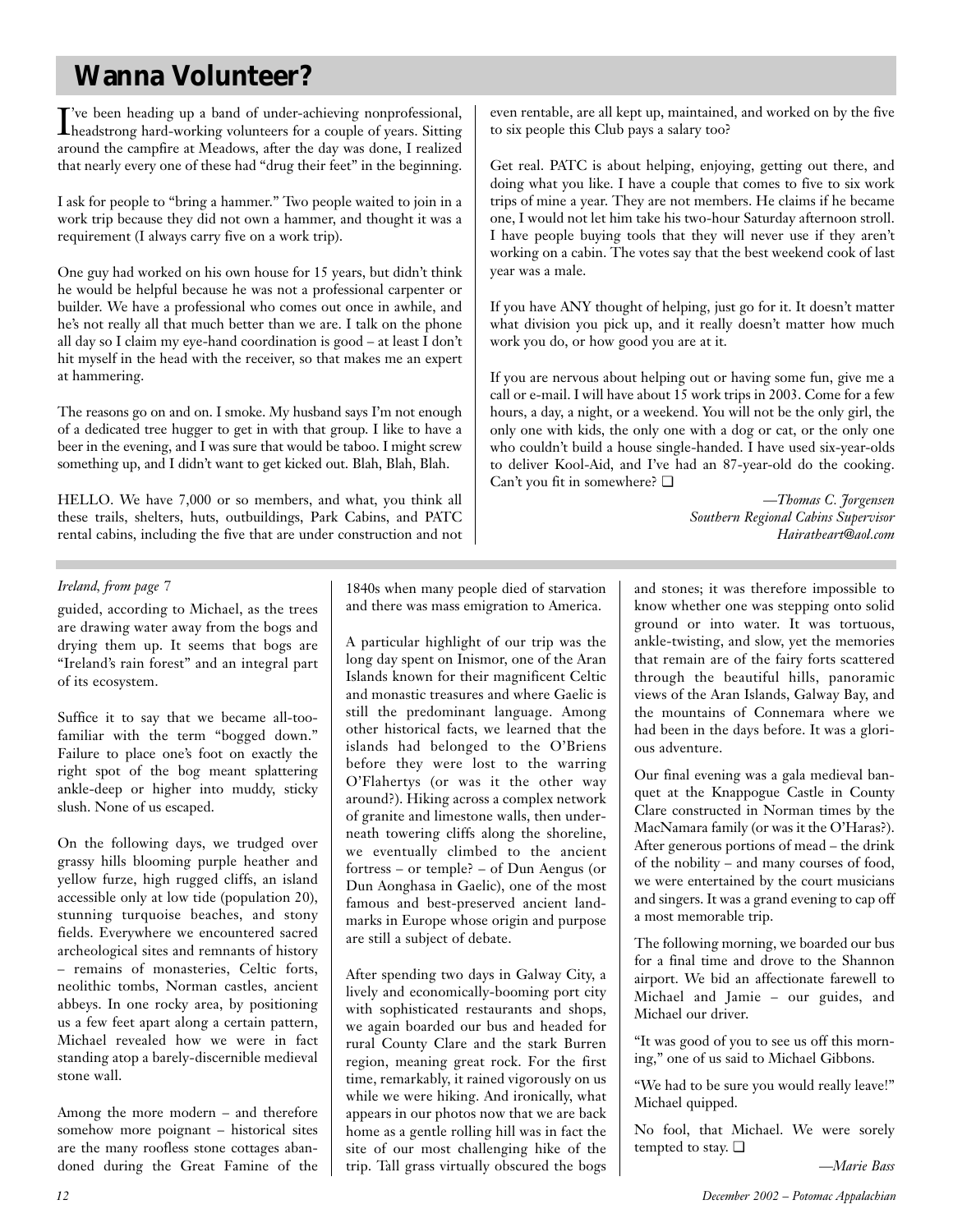### NEW NOTICES

LOST - GLASSES, SAT. NOV. 9, bronze colored flexon frames with oval lenses having a rather strong prescription. Lost on the AT between Rt. 66 and 522 about 100 yards South of the gravel road passing High Knob. Lost at a recently fallen dead tree. Contact Kurt at kurtn@cybcon.com or 703/709-9306 ext 248.

SKIS AND TENT FOR SALE: Bonne 190 cm wood skis (made in Norway). Excellent bases (for purists who love wood skis) but also beautiful enough to use as indoor decor. Includes waxes & 3 pair med. size, over-theknee wool Nordic socks.\$75.2-person REI backpacking tent (yellow) with tan rain fly & 3 external, telescoping poles. From the 80's but hardly used; in excellent condition. \$35. Call Andrea at 703/573-2069 between 8:30 & 5, or 703/573-8032 between 5 & 9 p.m. Or e-mail at hhntylr@prodigy.net



#### DONATIONS WANTED

LAPTOP AND COMPUTER PROJECTOR NEEDED: The PATC Officers, Staff and Committee Chairpersons need a laptop computer and computer projector which can be used to make presentations at conferences, meetings, and community presentations. Projection at 1024 X 768 desired. If you work for a corporation which might make such a donation, contact Mike Sutherland at msutherland@cox.rr.com or 703/591-8330.

#### FOR SALE

FOR SALE: 5 ACRES, approximately 5 miles north of Waynesboro, Rt. 340 north. Crystal Springs subdivision. Joins SNP at base of Turk Mountain. Near Turk Mountain and Appalachian Trail. \$54,000. For information call Elton L. Fauber 757/566- 4041.

WANT TO RENT. If anyone has a primitive cabin (four walls and a roof, some type of heat source, and

# **NOTICES**

### VOLUNTEER OPPORTUNITIES

LAND MANAGER NEEDED - No Experience Required - PATC needs a land manager for a pristine 75-acre tract just south of Snickers Gap (Va Rt 7). It has a waterfall, road access, and borders the AT near Buzzard Hill. For details about tract management positions, contact Tom Johnson at johnts3@juno.com, or 540/622-6422.

DAYTIME SALES DESK VOLUNTEERS BADLY NEEDED every Thursday and/or Friday at the PATC Headquarters between Noon and 2 p.m. We will train you. Once or twice per month. If interested call Pat Fankhauser at 703/242-0693, Ext. 17, or e-mail at pfankhauser@patc.net or Maureen Estes at Ext. 19, or at mestes@patc.net.

### ALSO NEEDED:

COOKS/WORK CREWS, WEAVER CABIN Contact Thomas Jorgensen at Hairatheart@aol.com or 540/248-7009 (w) 540/456-4760 (h) .

PROJECT LEADERS / CONSTRUCTION FOREMEN, for info call Charlie Graf at: 410/757-6053 or e-mail cagraf@aol.com.

MEDICAL CHAIR VACANCY: If interested please contact Mickey McDermott at patcvolunteer@patc.net.

# NOT INTERESTED IN WORKING IN THE GREAT OUTDOORS?

It takes a lot more than trail workers to keep the Club going! INFO: Wilson Riley, Wriley@patc.net or 703/242-0693, ext.11.

PUBLICATIONS CHAIR NEEDS HELP on a book. Please contact Aaron Watkins at 410/740-7082 or publications@ patc.net.

THE SALES OFFICE is looking for volunteers please contact the Sales Coordinator, Maureen Estes, by either calling headquarters at 703/242-0693, ext. 19, or by e-mail at mestes@ patc.net.

NEEDED: PEOPLE TO HELP PLAN and conduct our Club events. If you are willing, please contact Liles Creighton, Membership Secretary at 410/573-0067, lcrei@aol.com or Pat Fankhauser at Club headquarters - 703/242-0693, Ext. 17, pfankhauser@patc.net.

water access) please contact me. I am interested in renting such a cabin for weekend use one or two times a year. Close proximity to the AT or other hiking/recreational areas would be ideal. Melody Blaney, 540/384-7023, info@wildsideadventures.com.

### CONSERVATION OPPORTUNITIES

DO YOU WANT TO BE A LANDOWNER along the AT? And have a home in the woods! Are you in a position to become a Conservation Buyer through the Appalachian Trail Conference Land Trust? Our program matches conservation buyers – people like you – with people who are selling land along the AT. You locate your home or cabin out of sight from the Trail. All we ask is that you donate a conservation easement on the rest of the property. A conservation easement "runs with the land;" that is, no present or future owner can develop it! AND, because an easement is an irrevocable gift of a property right, you get a nice income tax deduction equal to the value of the easement. Contact Bob Williams, Director of Land Trust Programs, at bwilliams@appalachiantrail.org, or at 304/535-6331, or write to P.O. Box 807, Harpers Ferry, WV 25425.

#### TRAIL OVERSEER OPPORTUNITIES

PATC OVERSEERS get discounts from the following merchants who support our volunteer programs: Blue Ridge Mountain Sports (Charlottesville, Tidewater) – 20%, Hudson Trail Outfitters (Metro DC) – 15%,The Trailhouse (Frederick, Md.) – 15%, Casual Adventures (Arlington,Va.) – 10%,Campmor (mail order via PATC HQ) – 10%, and Weasel Creek Outfitters in Front Royal - 10%.. Check the back page of the *PA* for the latest trail, cabin, and shelter Overseer opportunities. All PATC members receive a 10% discount from Blue Ridge Mountain Sports. Be sure to have your membership ID or Overseer ID ready when you shop.

*Notices are published free of charge for PATC members only. PATC cannot vouch for any of the advertised items. No commercial advertisement or personal notices unrelated to hiking will be accepted. Deadline for inclusion is the first day of the month preceding issuance of the newsletter. Notices will be run for 3 months, at the discretion of the editor, unless we are otherwise advised.* ❏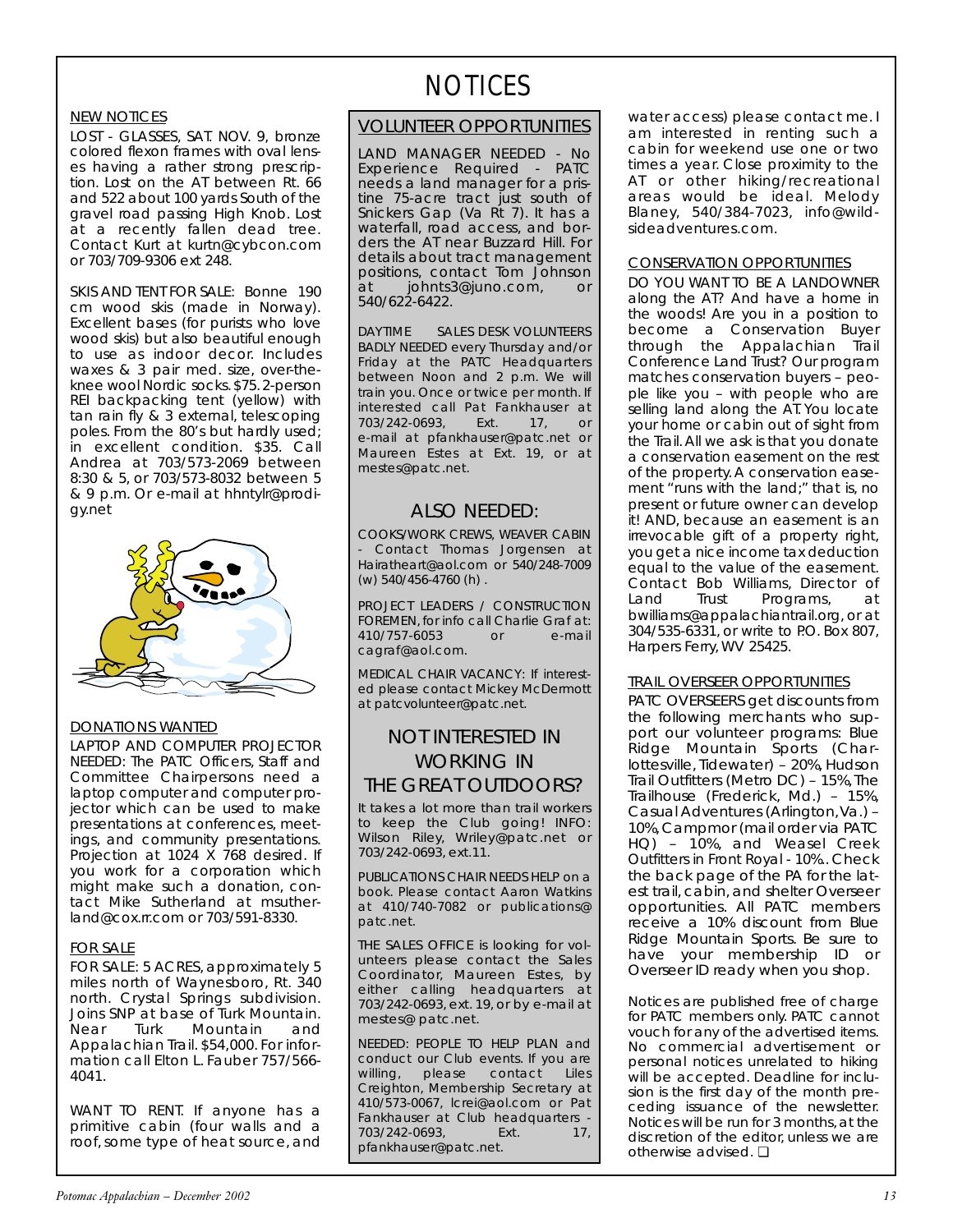# **Trailhead**

 $\Lambda$ *T*ith the onset of winter, trail Overseers and crews have been squeezing in last-minute projects and wondering what this winter will foretell. We avoided damaging hurricanes this year, and rains of October lessened the threat of fire. However, the ice storm of '98 is in the back of everyone's mind.

# **Celebrating Wilderness**

PATC trail Overseers and members of the Trail Patrol joined forces to assist Shenandoah National Park staff with their 26th anniversary celebration of the designation of wilderness areas in Shenandoah National Park. During the weekend of Oct. 19 and 20, Hal Hallett, Alex Lampros, Joe Garreri, Gary Steele, and Georgeann Smale assisted the SNP South District Park staff Roger Dovel and Charlie Rudacille in demonstrating and describing the various hand tools used in trail maintenance for designated wilderness areas. The highlight was giving visitors the chance to use a crosscut saw to cut a disc that could be taken home as a souvenir of the weekend. The event is so popular that we had some repeat visitors from the previous year. Under the careful tutelage of Roger and Charlie, both the visitors and PATC volunteers had the opportunity to learn new skills.

# **Tentsites On Massanutten Trail**

The Massanutten Crew has been constructing tentsites along the Massanutten Trail in areas where none existed. The tentsites are generally in pairs. They consist of leveled, raked mineral earth surfaces, with a slight pitch to shed rain water. The crew is hauling lots of dirt in five-gallon buckets! Since water is scarce along the Massanutten Trail, the tentsites are located about a half mile from road crossings where backpackers can easily cache a jug of water before beginning their hike.

When tentsites are out of sight of the trail, the unblazed path that leads to the site is signaled by a small tent icon painted on a tree facing the hiker. This distinguishes the path from paths to overlooks and paths made by hunters and game animals.

The 71-mile circuit is a nice length for a week's hiking, and hikers are reporting their experiences and comments by sending emails to publications@patc.net. These comments provide useful input to the crew in planning future work.



*Get a look at these new steps leading down to the firepit at Blackburn Trail Center. Steps by the Cadillac Crew from the Oct. 27 worktrip.*

A supplement to PATC's "Guide to Massanutten Mountain" is available on the Forest Service Web site at www.fs.fed.us/gwj/lee/massanutten\_ trail.htm. The supplement's focus is on the locations of water and campsites. It is updated as more tentsites become available.

# **PHT - Waterbars And Checkdams**

On a perfect fall day, Bernie Stalmann was the lead trainer for a group of Potomac Heritage Trail volunteers. Sneaking around the backyard of nearby CIA headquarters, Bernie oversaw the construction more than 10 waterbars and checkdams to improve a steep section of the PHT as it rises from the river. The pizza delivery man needed no identification papers as he brought lunch and left just before Bernie rolled a 200-pound rock down the hill through scattering volunteers. A small tree thankfully changed the rock's trajectory just before it was to plunge into a nearby McMansion's courtyard wall. When combining new volunteers with supposedly veteran trail maintainers, one never knows from what direction the fun will start. Next spring begins the new round of excitement as the PHT hopes to host a number of PATC veteran crews that will not only provide needed training, but follow in Bernie's footsteps to provide comic relief as well.

# **Blue And White Finish Project**

The Blue and White Crew used its October worktrip to complete a project started five years earlier, the rebuilding of AT treadway between the Dean Mt. Road and the South River Road. The trail was heavily damaged by the various storms of the late '90s, and much of the tread had slipped downhill. The crew spent hundreds of hours, over several seasons, removing large boulders and rootballs from the tread, replacing cribbing, digging new sidehill and installing erosion control devices. Overseers of sidehill trail are reminded to weed very aggressively on the uphill slope. Aggressive vegetation control widens the corridor and encourages hikers to walk toward the inner side of the tread. It also helps prevent sloughing and eventual "sidehill slippage." The crew also attacked several large blowdowns in the Central District. Dinner was provided by Sal, who whipped up two large pizzas complete with magical, disappearing anchovies (but light on the brussels sprouts and pineapple).

# **SOT Turns DM**

In November, Kerry Snow reassumed duties as Co-District Manager for the AT in the Central District of SNP. Kerry wants to thank Hal Hallett, who graciously accepted the task during Kerry's tenure as Supervisor of Trails. Hal added the DM tasks to his already busy schedule as Overseer, Blue and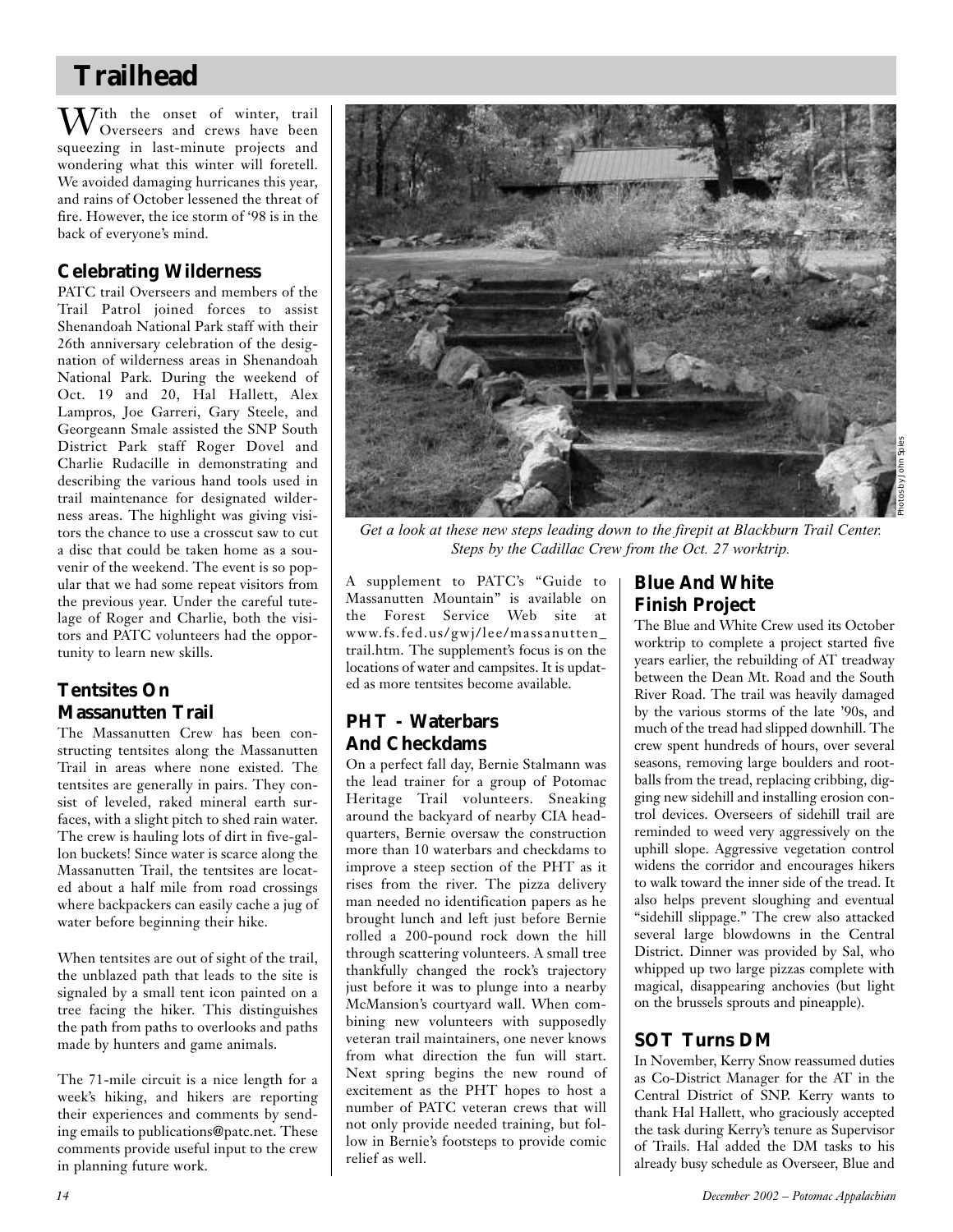# **Trailhead**

White crew member, PATC Trail Patrol member, and member of the PATC Futures Group. Thanks for your hard work, Hal.

# **Tread Repair On Hogback**

On Saturday, Oct. 5, Kevin Kraditor, Sherri Fickel, Jose and Danny Rojas, Mike Ritoli, Kisun Han, and Paul Wright joined forces with DM and Overseer John McCrea to continue a rehab project that started three years ago on the AT south of Little Hogback Overlook in Shenandoah National Park.

The crew regraded, sidesloped, and installed new erosion-control devices, repairing a couple of chronic problem areas and continuing work on the lower switchbacks. They all punctuated the day with a dinner of grilled chicken marinated with lime, cilantro, and chili peppers and couscous with roasted vegetables. The group also did some light cabin work on Sunday before splitting off in different directions – with some of them coincidentally meeting up later by chance in Sperryville, but that's another story.

# **Oktoberfest**

The North District Hoodlums couldn't make it to Munich and our hopes of celebrating Oktoberfest in Germany were dashed for yet another year, but we didn't cry in our beer. We still celebrated Oktoberfest in grand style in SNP and saved on the trans-Atlantic flight.

Two dozen hearty souls showed up at Piney River, and we braved the beautiful fall weather and leaf-people and attacked the

### *Winter Hikes, from page 4*

books and training are available in this area, and much information is available online.

WWW.patc.net has a few articles and links related to winter hiking. Check out www.patc.net/hiking/gear/wintvisit.html for an article by a Park Ranger with SNP on winter visits to the Park, or www.patc.net/hiking/gear/winter.html for a good discussion of clothing and gear essentials for winter outdoor wear.



*Sandi Marra leads Cadillac Crew gals in a toast to the guys in their lives - past, present, and future.*

South Marshall AT, building rock waterbars, check dams, and steps near the viewpoint. A separate crew went to work on the AT on either side of Beahms Gap, rebuilding waterbars.

After work was done, we retired to Range View Cabin for a hearty feast of sauerbraten, various sausages and wursts, John's famous potato pancakes, apple struedel, etc., etc. And the Bavarian spirit of Oktoberfest flowed!

## **No View**

A fine October weekend at Mutton Top turned out to be shrouded in clouds, fog, and rain, obscuring what was hoped to be a fantastic view of the changing seasons. Not to worry. The Cadillac Crew reworked the tread on the Boundary Trail from Mutton Top to the Vining Tract parking area. Our feet may have been wet and muddy but we warmed up on Richard and Sybille Stromberg's goulash and couscous. Plus a nice vine was mighty fine.

Any Internet search engine can provide you with a long list of resources for deciding the best gear for your hike whether it be a day hike or a more extended journey. But remember to always carry the necessary gear to avoid trouble in the event of unforeseen circumstances. And remember, a little training and preparation now goes a long way later when you need to rely on experience to get yourself or others out of a bind. ❏

Later in October the crew was faced with another potential wet weekend when it rained more than an inch the night before a work trip at Blackburn Trail Center. But, not to be deterred, the crew attacked some mighty big rocks on the northern side trail to the AT. This work trip completed a twoyear project to build rock steps almost the entire length of the steep side trail. The same weekend saw the Scouts of Troop 142 build tent pads on the campsite just off the side trail. Led by Ian Laughlin for his Eagle Scout project, the lads labored to carry eight-foot 6X6 pres-

sure-treated lumber up the side trail to frame three freshly leveled pads. Ian hung around to enjoy the crew's evening campfire, and the older generation learned some of the younger generation's jokes.

## **10 Percent Discounts**

Brandon and Wendy McCrary have opened Weasel Creek Outfitters in the Kmart Plaza in Front Royal. They are offering 10 percent discounts to Overseers. They will be included in the list when the Overseer cards are reprinted in January. Address:

Weasel Creek Outfitters 433 South St. Front Royal, VA 22630 540/622-6909

Please send any interesting tale, technical advice, individual or group accomplishments, and trail maintenance questions to Trailhead, c/o Jon Rindt, 621 Skyline Forest Drive, Front Royal, VA 22630 or to

### **POTOMAC APPALACHIAN**

(UPS-440-280) ©2002, Potomac Appalachian Trail Club, Inc. Published monthly by the Potomac Appalachian Trail Club, 118 Park Street, S.E., Vienna, VA 22180. Periodical class postage paid at Vienna, Va. Postmaster: send address changes to: Potomac Appalachian Trail Club, 118 Park Street, S.E.,Vienna, VA 22180 Subscription: [Free with PATC membership] \$6.00 annually; \$.50 single copies.